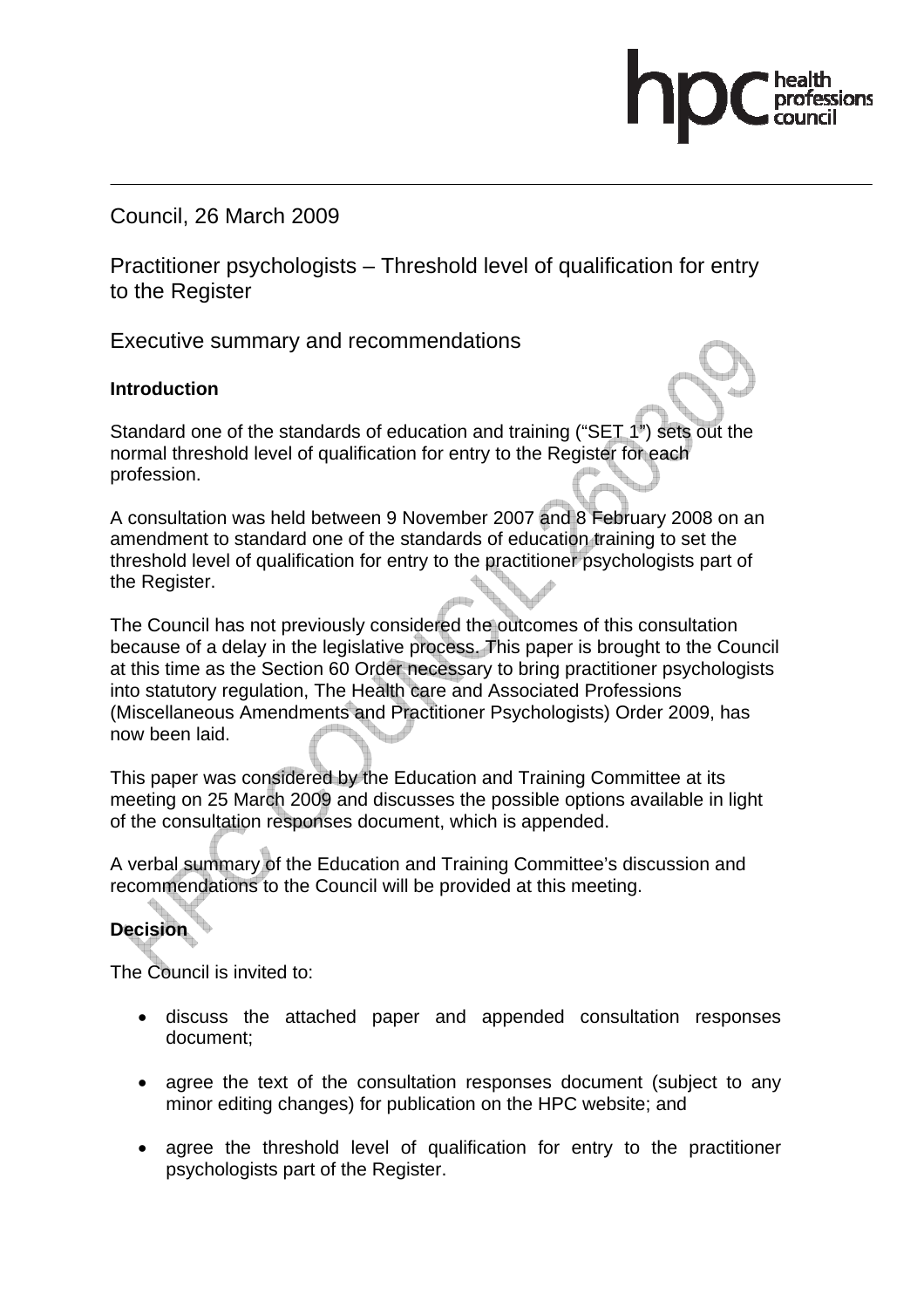# **Background information**

• Paper considered by the Education and Training Committee on 27 September 2007

www.hpc-

uk.org/assets/documents/10002033education\_and\_training\_committee\_20

070927\_minutes.pdf

• Paper considered by the Council on 3 October 2007 www.hpcuk.org/assets/documents/10001D4Ccouncil\_meeting\_20071003\_enclosur e04.pdf

# **Resource implications**

None

# **Financial implications**

None

# **Appendices**

Appendix 1: Consultation responses document

Appendix 2: Quality Assurance Agency descriptors for M- and D-level awards Appendix 3: Scottish Credit and Qualifications Framework

# **Date of paper**

13 March 2009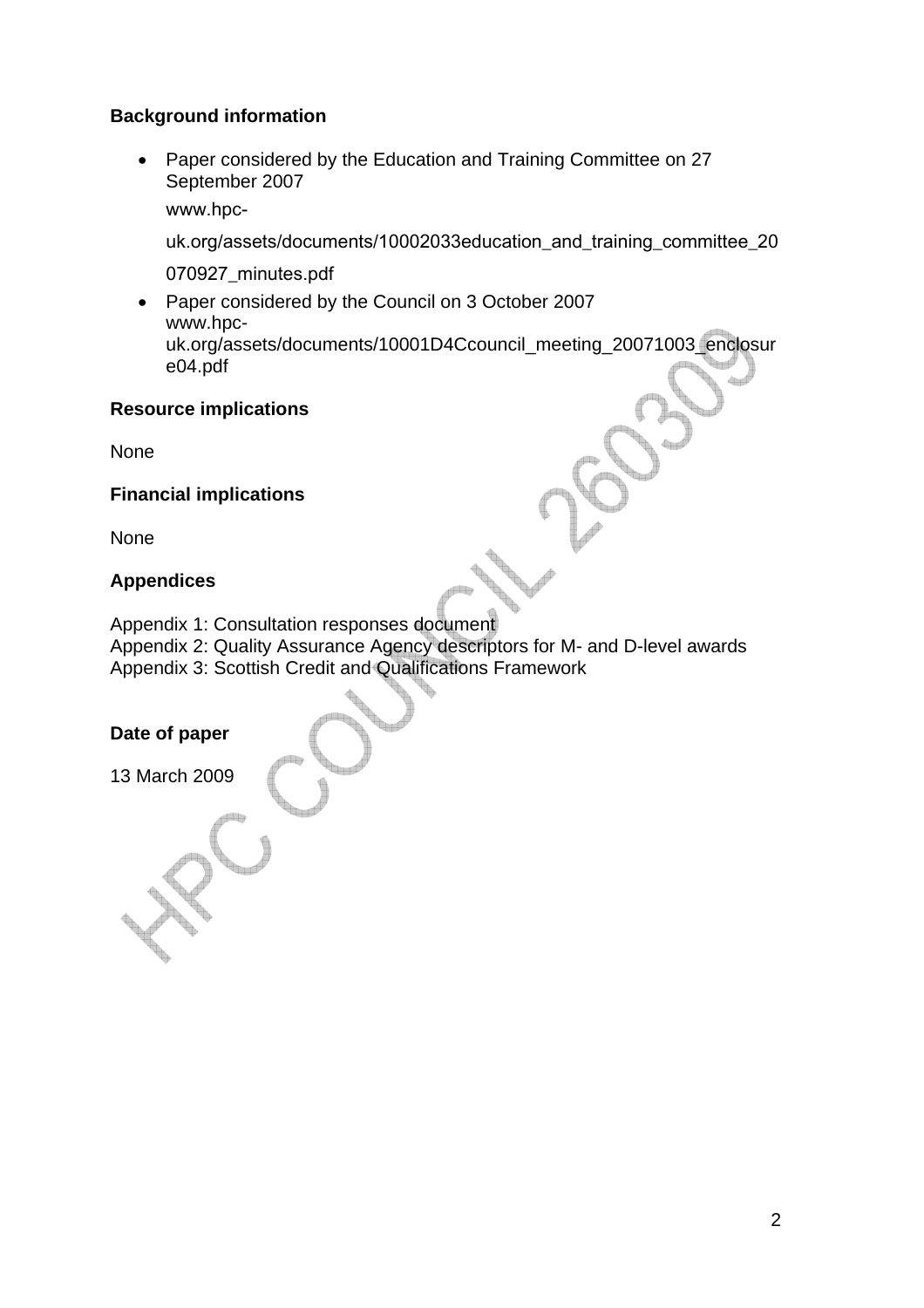# **Practitioner psychologists – Threshold level of qualification for entry to the Register**

### **Discussion paper for the Education and Training Committee, 25 March 2009**

#### **Introduction**

This paper outlines the Committee's possible options for setting the threshold level of qualification for entry to the Register, in light of the consultation responses document.

The responses received to the consultation are outlined in appendix one.

The threshold level (Standard of education and training one or 'SET 1') is briefly explained in the consultation responses document. The existing standard is also reproduced.

#### **HPC's legal powers**

The Health Professions Order 2001 ('the Order') does not provide the HPC with a power to set the qualifications required for entry, but enables it to approve qualifications which meet the standards it has set for entry to the register.

Article 12(1)(a) of the Order provides that:

*" For the purposes of this Order a person is to be regarded as having an approved qualification if he has a qualification... which has been approved by the Council as attesting to the standard of proficiency it requires for admission to the... register ..."* 

The power to determine that standard of proficiency is set out in Article 5(2)(a), which requires the Council to:

*"… establish the standards of proficiency necessary to be admitted to the different parts of the register being the standards it considers necessary for safe and effective practice under that part of the register…"* 

This is supplemented by Article 15(1)(a), which requires it to:

*"… establish… the standards of education and training necessary to achieve the standards of proficiency it has established…"* 

Thus HPC's obligation is to set threshold standards of entry to its register, the minimum standards of proficiency which a newly qualified applicant needs to meet in order to be able to practise safely and effectively. The HPC may then approve a qualification which delivers those standards, but it cannot insist that only a specified form of academic award will do so. Setting the standards of proficiency is an outcomes-based process and there is no express power in the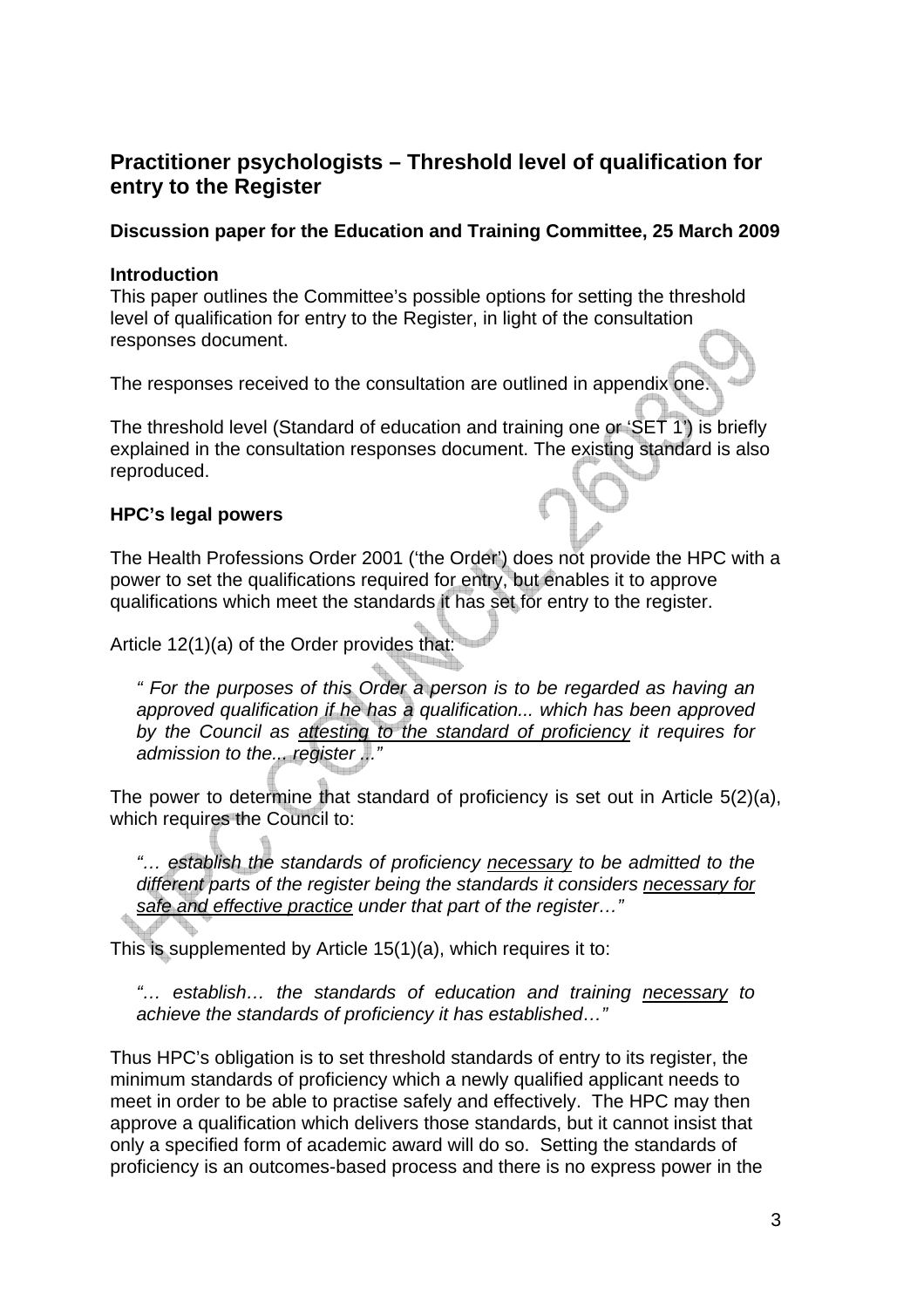Order to enable the HPC to specify that the standards can only be met by a particular level of academic award.

#### **The threshold level of qualification for entry to the Register**

The purpose of the Standards of Education and Training is to identify the means by which the standards of proficiency can be delivered by a programme of education and training.

SET 1 provides the threshold levels of qualification "normally" expected to meet the remainder of the standards of education and training (and thus the standards of proficiency). The term "normally" is included in SET 1 as a safeguard against the unlawful fettering of the Council's discretion. Given the terms of the Order, it would be an improper exercise of its powers for the HPC to refuse to approve a programme which delivered the standards of proficiency and the remainder of the standards of education and training solely on the basis that it did not lead to the award of a qualification specified in SET 1.

#### **Setting the threshold level**

As the standards of education and training specify the standards necessary to deliver the standards of proficiency, the starting point for setting the threshold level is the standards of proficiency (the previous item on the agenda of this meeting of the Education and Training Committee).

The standards of proficiency are the threshold standards for safe and effective necessary for entry to the Register.

Typically, a programme provided at the level specified by SET 1 will deliver education and training which exceeds the threshold required by the standards of proficiency. This is because SET 1 is concerned with the level of students' outcomes and typical abilities and does not prescribe content. Programmes which are delivered at the appropriate level will often include content which may not be strictly necessary for the purpose of meeting the standards.

The Executive suggests that in determining the threshold level of qualification for entry to the Register the Committee may also wish to take into account:

- The academic level and academic awards of existing pre-registration education and training which lead to Chartered status and divisional membership of the British Psychological Society.
- Any variation in the delivery of pre-registration education and training between the home countries.

The Quality Assurance Agency (QAA) M-level and D-level descriptors (Framework for Higher Education qualifications in England, Wales and Northern Ireland). These descriptors provide an indication in broad and generic terms of the outcomes that a typical student would be expected to demonstrate. These descriptors are included as an appendix to this paper and may be useful as a generic tool. A copy of the Scottish Credit and Qualifications Framework is also appended.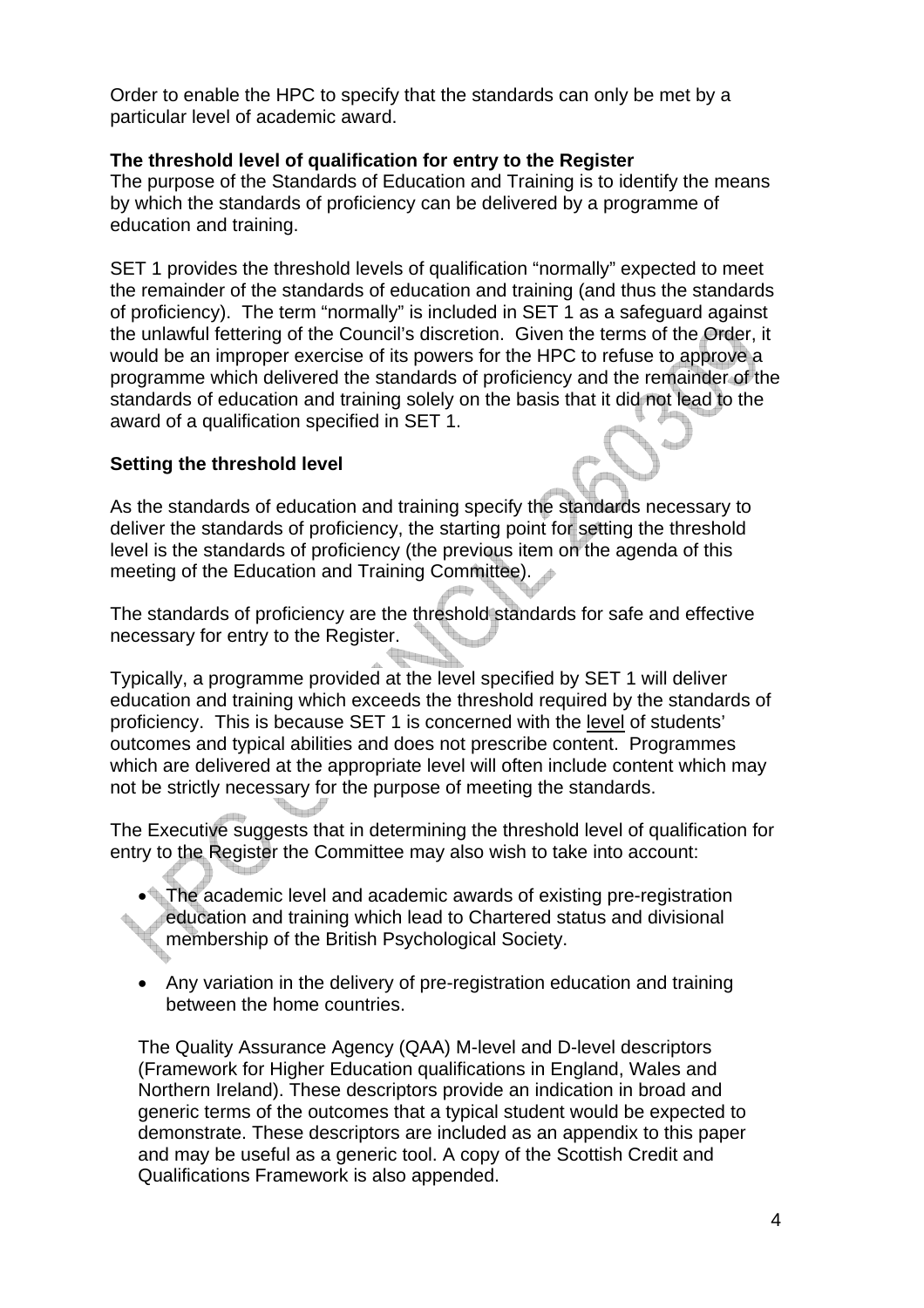In reaching its decision and recommendation to the Council, the Committee must be satisfied that, as part of the standards of education and training, the threshold specified in SET 1 must not be more than is **necessary** to achieve the standards of proficiency which it has established for practitioner psychologists and, in turn, those standards of proficiency must not be more than is **necessary** for safe and effective practice.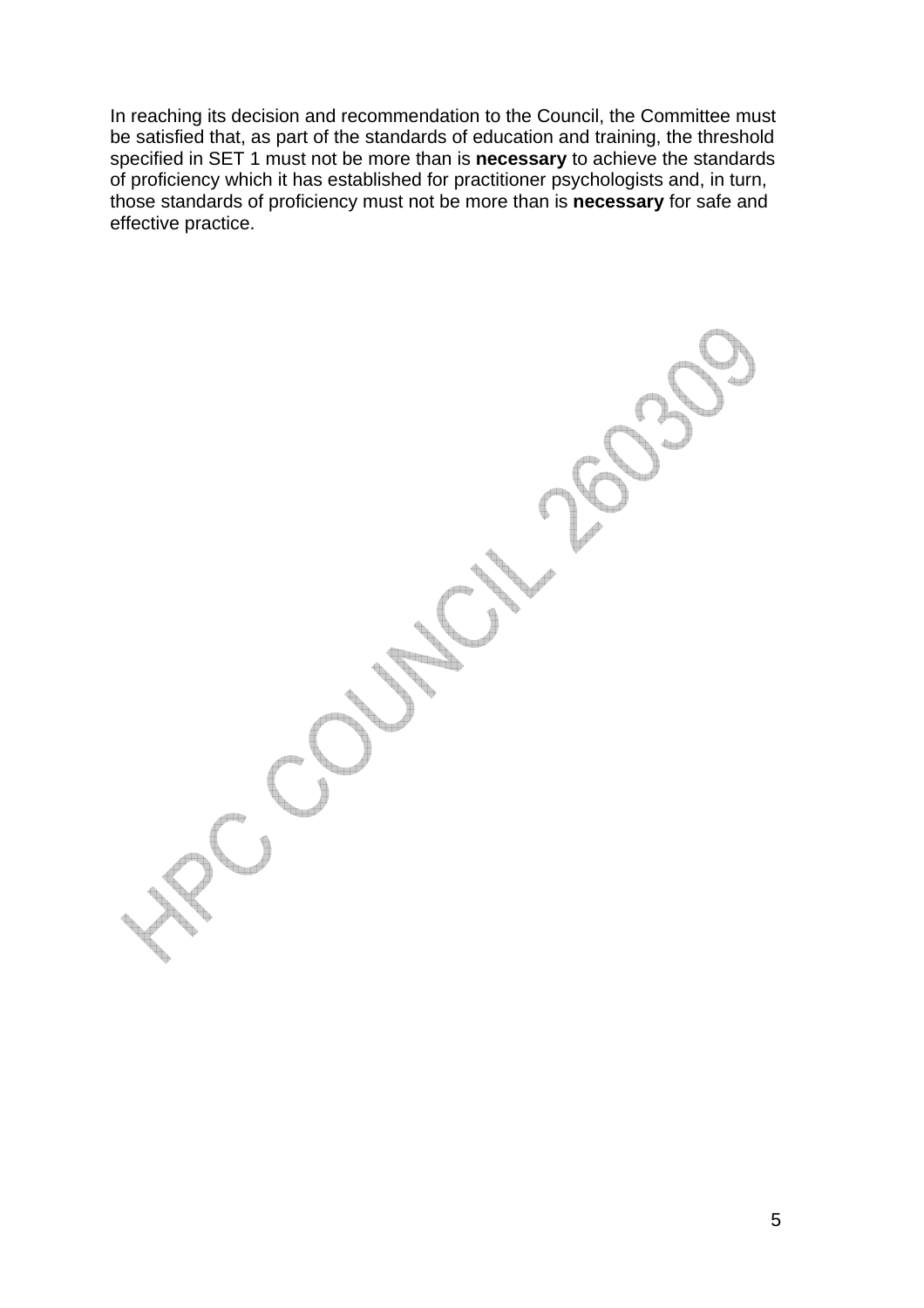**Illustrations of the threshold level of qualification for entry to the Register**  At its meeting on 27 September 2007, the Education and Training Committee expressed the view that, as far as possible, existing and new professions regulated by the HPC should be treated in a similar way for the purposes of establishing the threshold level of qualification for entry to the Register.

The following examples illustrate how the current threshold level functions for some of the existing professions regulated by the HPC.

o Speech and Language Therapists

The threshold level of qualification for the profession is set at a bachelors degree with honours in speech and language therapy.

We also approve pre-registration post-graduate diplomas and masters degrees in speech and language therapy, above the threshold.

o Biomedical Scientists

l

The threshold level of qualification for the profession is set at a bachelors degree with honours (with the Certificate of Competence awarded by the Institute of Biomedical Science (IBMS), or equivalent).

In biomedical science, some entrants to the profession undertake a first degree, followed by the Certificate of Competence awarded by the IBMS. The Certificate of Competence is an approved qualification which leads directly to eligibility to apply for registration.

However, 'or equivalent' allows the flexibility for the HPC to approve preregistration programmes that meet the standards of education and training and successfully deliver the standards of proficiency, but do not result in an award of the IBMS. We approve a number of programmes delivered at honours degree level or above which do this and therefore lead directly to eligibility to apply for registration.

The HPC does not approve undergraduate bachelor degrees in biomedical science unless they meet all the requisite standards and therefore lead directly to the eligibility to apply for registration.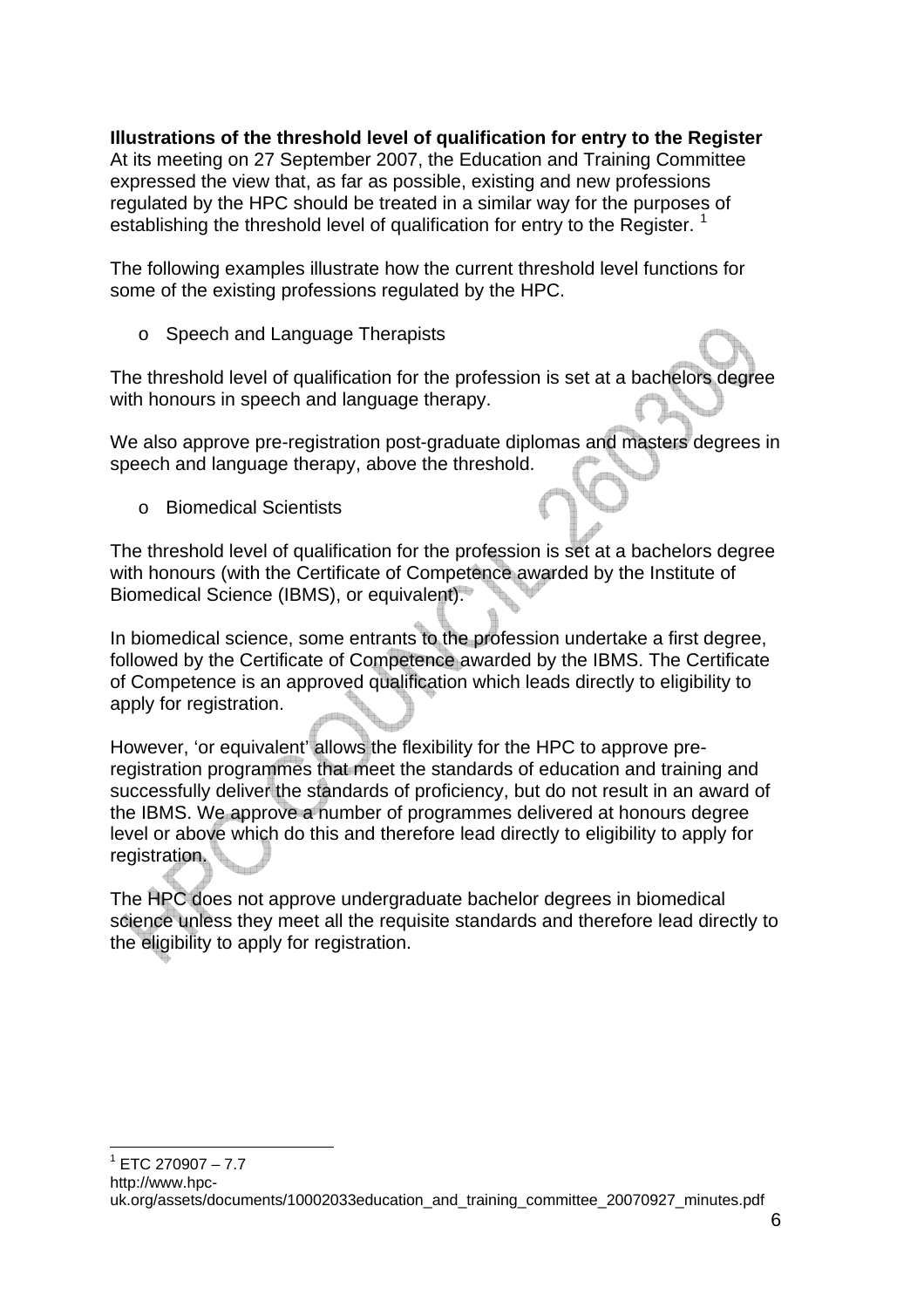o Clinical Scientists

The threshold level of qualification for the profession is set at a masters degree (with the award of the Association of Clinical Scientists' Certificate of Attainment, or equivalent).

In clinical science, entrants to the profession undertake a masters degree in a science based subject before undertaking the Certificate of Attainment awarded by the Association of Clinical Scientists. The Certificate of Attainment is an approved qualification which leads directly to the eligibility to apply for registration.

The wording 'or equivalent' allows the flexibility for the HPC to approve programmes which integrate the masters programme with the content of the award of the Certificate of Attainment, if the programme meets the standards of education and training and successfully delivers the standards of proficiency. The Certificate of Attainment is currently the only approved qualification leading to registration as a clinical scientist.

o Paramedics

The threshold level of entry for the profession is set at equivalent to a Certificate of Higher Education.

In the past, all pre-registration education and training was via the IHCD qualification delivered by ambulance training centres. The IHCD is part of the examining body, Edexcel. The IHCD award is an approved qualification leading directly to the eligibility to apply for registration. The outcome of an IHCD programme is, however, not the formal award of a Certificate of Higher Education, but an IHCD award.

There has been a move to develop paramedic pre-registration education and training delivered by Higher Education Institutions, and the Council approves a number of HEI delivered programmes at academic levels up to honours degree level.

# **Existing entry routes**

The existing entry routes for the seven domains of practice are outlined in appendix one of the consultation document. This lists the qualifications which lead to existing registration.

The Department of Health (UK) consultation document makes it clear that the HPC would only be involved in approving programmes which lead directly to eligibility to apply for registration. We would therefore not be involved in approving undergraduate or postgraduate programmes which do not lead directly to the eligibility to apply for registration.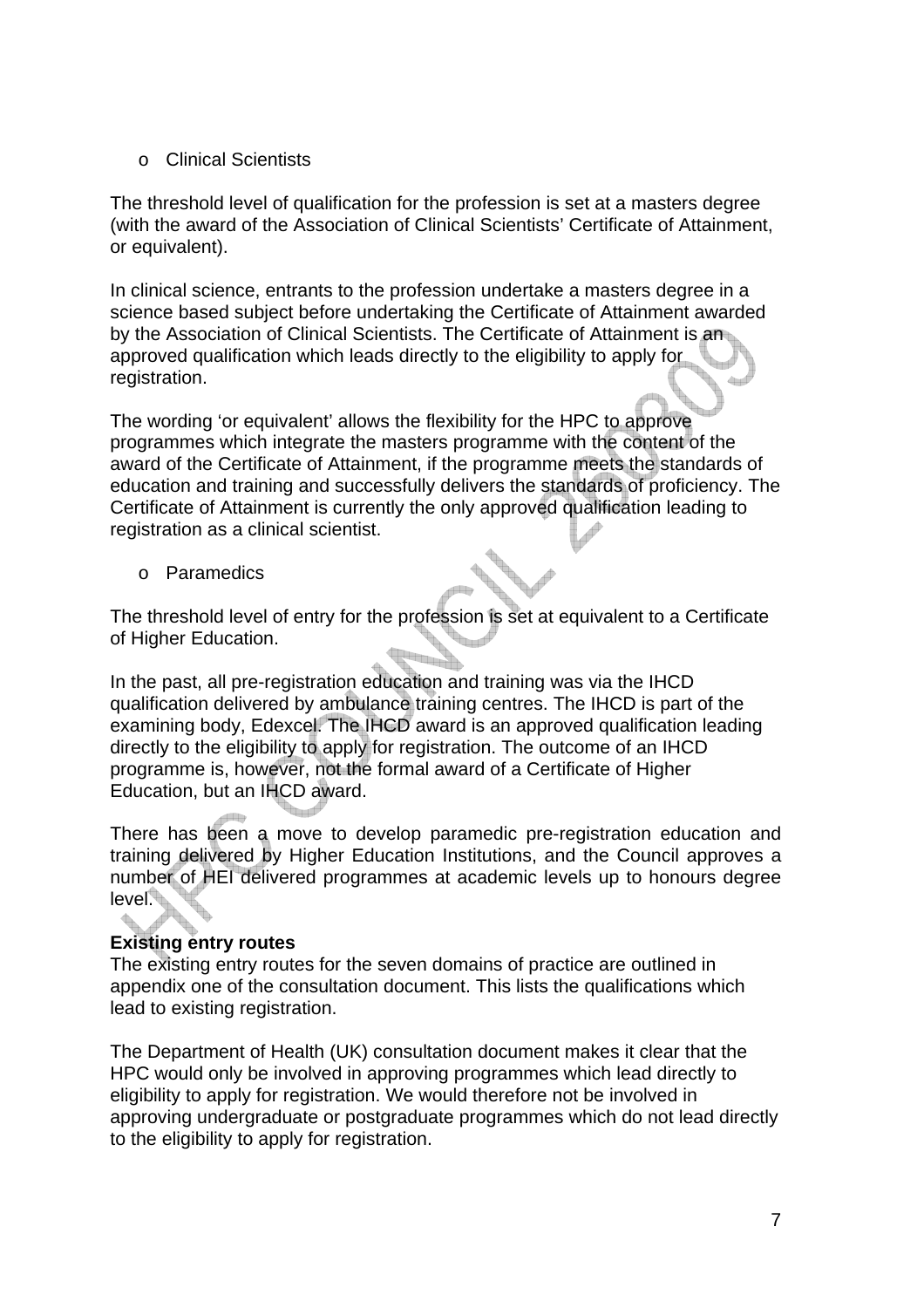#### o Doctoral programmes

The British Psychological Society (BPS) accredits programmes leading to the award of a doctorate in clinical psychology, counselling psychology, educational psychology (England, Wales and Northern Ireland), forensic psychology and health psychology. These programmes lead directly to eligibility to become chartered with the BPS.

The only domain in which the only route to entry throughout the UK is the named award of a doctorate is clinical psychology. This is also the only domain in which Quality Assurance Agency (QAA) and Quality Assurance Agency Scotland benchmarks have been published. Both benchmark clinical psychology to the award of a doctorate.

In educational psychology in England, Wales and Northern Ireland, the only route to entry is the award of a doctorate.

These programmes are 'professional' or 'practitioner' doctorates (sometimes known as 'taught' doctorates) and they differ in terms of structure and content to 'traditional' PhDs. Put simply, these are doctorates that have been tailored towards a particular profession in terms of content and delivery, and compose of a significant taught element and an extended research project.

o British Psychological Society qualifications

In educational psychology (Scotland), occupational psychology and sport and exercise psychology the only qualification which leads to existing registration is a BPS qualification.

In the other domains (apart from clinical psychology), a BPS qualification provides an alternative route for entry. Some entrants undertake a masters programme accredited by the BPS before completing the second stage of the BPS qualification, or do not undertake a masters programme, and instead complete stages one and two of a BPS qualification.

8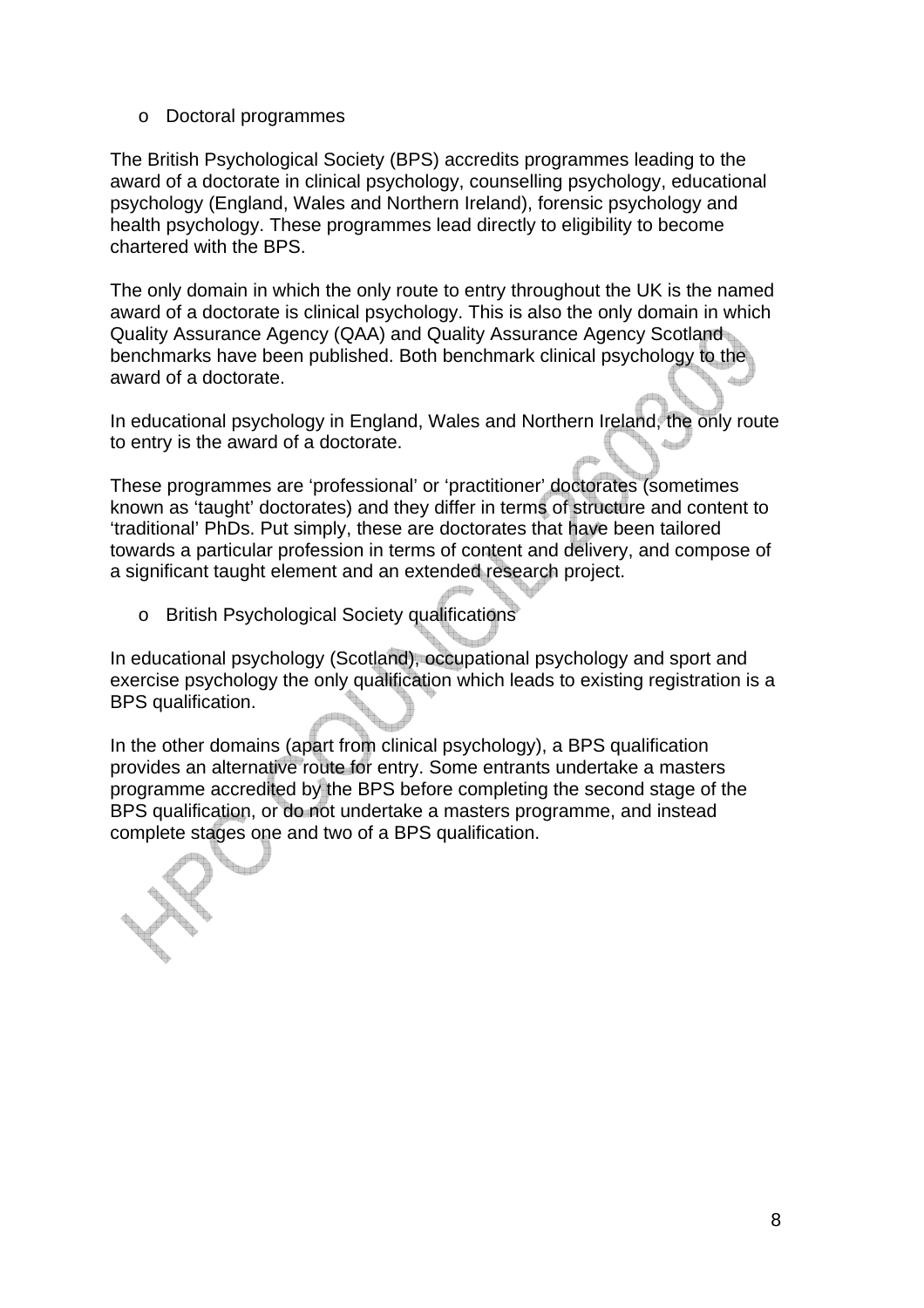# **Options**

In this section, possible options and possible wording for the threshold level are outlined.

The following broad options emerge from the consultation responses.

- o Doctorate for the whole of the practitioner psychologists part of the Register.
- o Doctorate for specific domains with other arrangements to reflect the entry routes in the remaining domains.
- o Masters level (with further training/ experience, or similar wording) for the whole of the practitioner psychologists part of the Register.

The above are not intended as an exhaustive list of the possible options, but are intended to broadly correspond with the responses received to the consultation. The implications of each threshold are outlined.

These options should not be considered in isolation. The Committee is referred to the information outlined earlier in this paper and reminded that the threshold must be set at the level necessary for the successful delivery of the standards of proficiency.

The existing standard uses the names of academic awards to express the threshold level of qualification for entry to the Register.

Feedback received in the consultation suggested that the standard should instead be articulated and referenced using qualifications frameworks such as those published by the Quality Assurance Agency (QAA).

The example options that follow are articulated in similar terms to the existing standard. Nonetheless, the Committee is invited to consider this suggestion.

# • **Doctorate threshold for the whole of the Practitioner psychologists part of the Register**

For example:

*'Equivalent to Doctorate for practitioner psychologists' or 'Doctorate for practitioner psychologists, or equivalent'* 

The wording above is similar to the wording for the paramedics part of the Register. The award of the IHCD, an approved qualification for entry to the paramedics part of the Register, is not the formal award of a Certificate of Higher Education. The threshold level requires programmes to be 'equivalent' to the standard required for this award.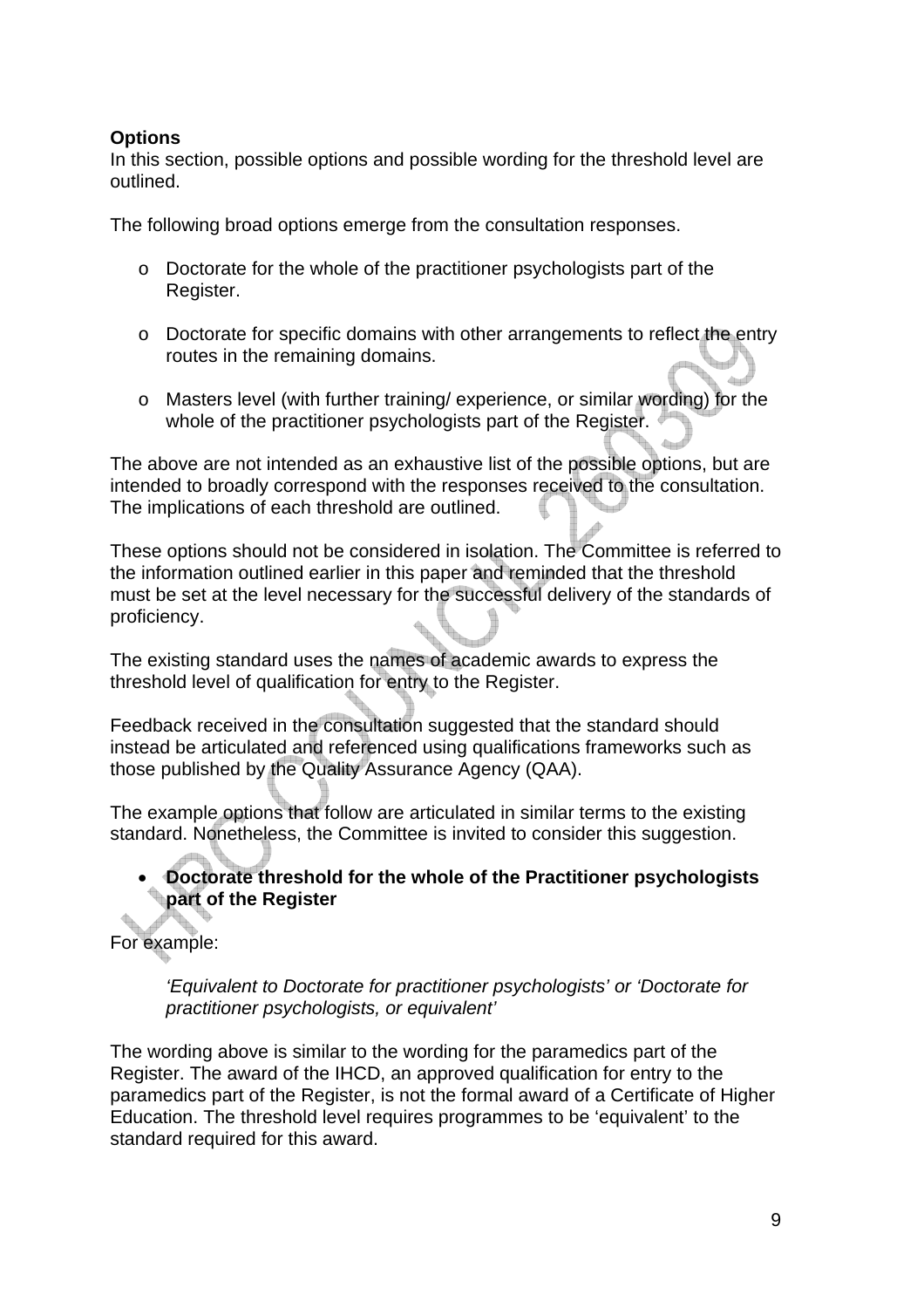If the threshold level for the practitioner psychologists part of the Register were to be set as above, the Council would be making an equivalency statement that all domains reach doctoral level, some through formal doctoral programmes, and others through qualifications awarded by the BPS or a combination of postgraduate programmes and BPS qualifications.

In their responses, the BPS and the Association of Heads of University Psychology Departments argued that although the form of award can vary between domains, all entry routes require level 12/D-level as described in the Quality Assurance Agency (QAA) Framework for Higher Education Qualifications in England, Wales and Northern Ireland, and the Quality Assurance Agency Scotland Framework for Qualifications of Higher Education Institutions in Scotland.

• **Doctorate for some domains with other arrangements to reflect the different entry routes in the remaining domains** 

For example:

*For practitioner psychologists:* 

- *Doctorate for clinical psychologists*
- *Doctorate for counselling psychologists, or equivalent*
- *Doctorate for educational psychologists, or equivalent*
- *Masters degree for forensic psychologists (with the award of the British Psychological Society qualification in forensic psychology, or equivalent)*
- *Masters degree for health psychologists (with the award of the British Psychological Society qualification in health psychology, or equivalent)*
- *Masters degree for occupational psychologists (with the award of the British Psychological Society qualification in occupational psychology, or equivalent)*
- *Masters degree for sport and exercise psychologists (with the award of the British Psychological Society qualification in sport and exercise psychology, or equivalent)*

A number of respondents argued that the threshold level should be set specific to each domain.

In the example outlined above, the 'minimum' level of award which leads to chartered status with the BPS is outlined for each domain, although there are differences in approach for counselling and educational psychologists, described overleaf.

The wording for some of the domains is similar to the threshold for clinical scientists in that the HPC would not approve the Masters degree, only the programme which leads directly to eligibility to apply for registration. Qualifications at academic awards above the threshold (e.g. doctoral programmes) could still be approved. 'Or equivalent' in brackets indicates that programmes could be developed and approved which meet the standards of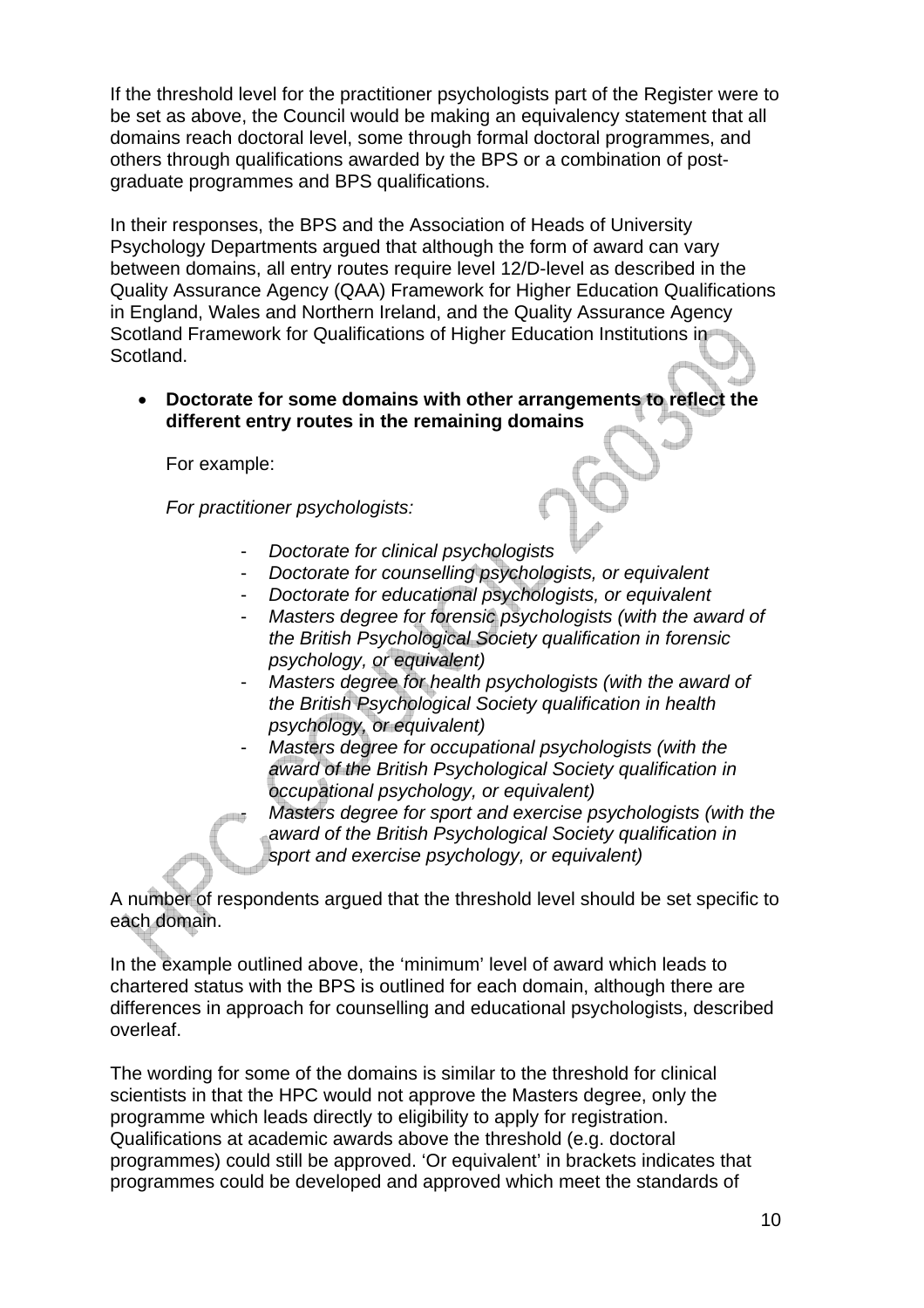proficiency, and standards of education and training, but are not awarded by the BPS.

In the example on the previous page, the threshold level for clinical psychologists is set at a doctorate. This would reflect that the only route to entry for clinical psychologists (in all of the home countries) is the successful completion of a doctorate. A number of respondents argued that the doctorate only route in clinical psychology was well embedded and reflected employer requirements and was necessary for the successful achievement of the competencies essential for safe and effective practice. Clinical psychology is the only domain in which there are existing QAA and QAA Scotland subject benchmark statements, and these benchmark the training at the award of a doctorate.

The threshold for counselling psychologists shown on the previous page is set at 'doctorate or equivalent' because HEI delivered doctoral programmes exist for this domain, but some entrants instead undertake stages one and two of a BPS qualification.

The threshold for educational psychologists shown on the previous page is set at 'doctorate or equivalent' because of the different entry routes in England, Wales and Northern Ireland, and in Scotland. As the Council is a UK-wide regulator, it would not be appropriate to set a different entry standard for the same domain in different home countries, especially as the standards of proficiency (generic, profession-specific and domain-specific) would be set for educational psychologists on a UK wide basis. The BPS argue that although the forms of awards vary, the entry level for educational psychologists (and for the other domains) is the same across the UK - 12/D-level on the relevant qualification frameworks.

Setting a threshold specific to each domain (sub-sections of the practitioner psychologists part of the Register) would be a departure from how SET 1 has been structured for the existing regulated professions. For example, the arts therapists part of the Register has three 'sub-sections' – art therapists, dramatherapists, and music therapists, but a threshold level is set for the whole part of the Register. However, in this example, unlike psychology, the formal academic awards of pre-registration education and training are the same for each 'sub-section' of the Register.<sup>2</sup>

# **Nasters degree for the whole part of the Register**

For example:

*Masters degree, or equivalent, for practitioner psychologists (with further training and experience, as appropriate)* 

Respondents to the consultation who argued that for a threshold for the whole part of the Register below the award of a doctorate/ doctoral level argued that a doctorate was not necessary for safe and effective practice.

 2 Please note that 'sub-section' is shorthand used to refer to the different areas of each part of the Register used for the purposes of clarity, and is not a term that is used in legislation or that the HPC would typically use.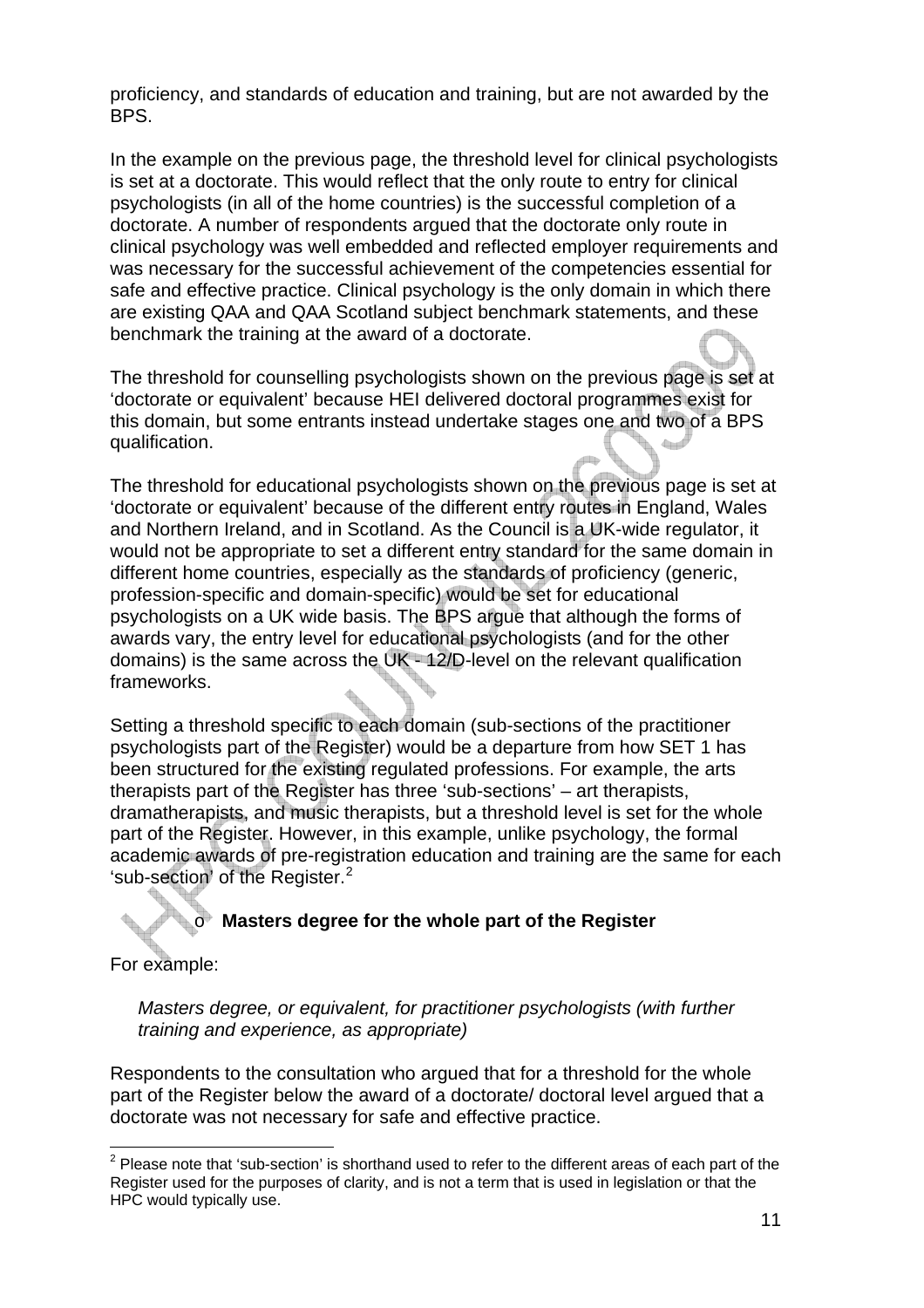Setting a threshold for the whole part of the Register would be in line with the existing standard. Programmes above the threshold (e.g. doctoral programmes in five of the seven domains) could still be approved.

The wording necessary in order to set a threshold for the whole part of the Register without specifying the name of an award which directly leads to eligibility to apply for registration is problematic. In the consultation, some respondents said that the wording in the consultation document illustration of a masters degree threshold was unclear and inappropriate.

The wording 'or equivalent' would still be necessary, as in some domains not all entrants will undertake a programme leading to the award of a masters degree – they will instead undertake stages one and two of a BPS qualification.  $\Delta \omega$ 

Setting a threshold level for the whole part of the Register would not specifically acknowledge doctorate only entry in clinical psychology and in educational psychology in England, Wales and Northern Ireland.

12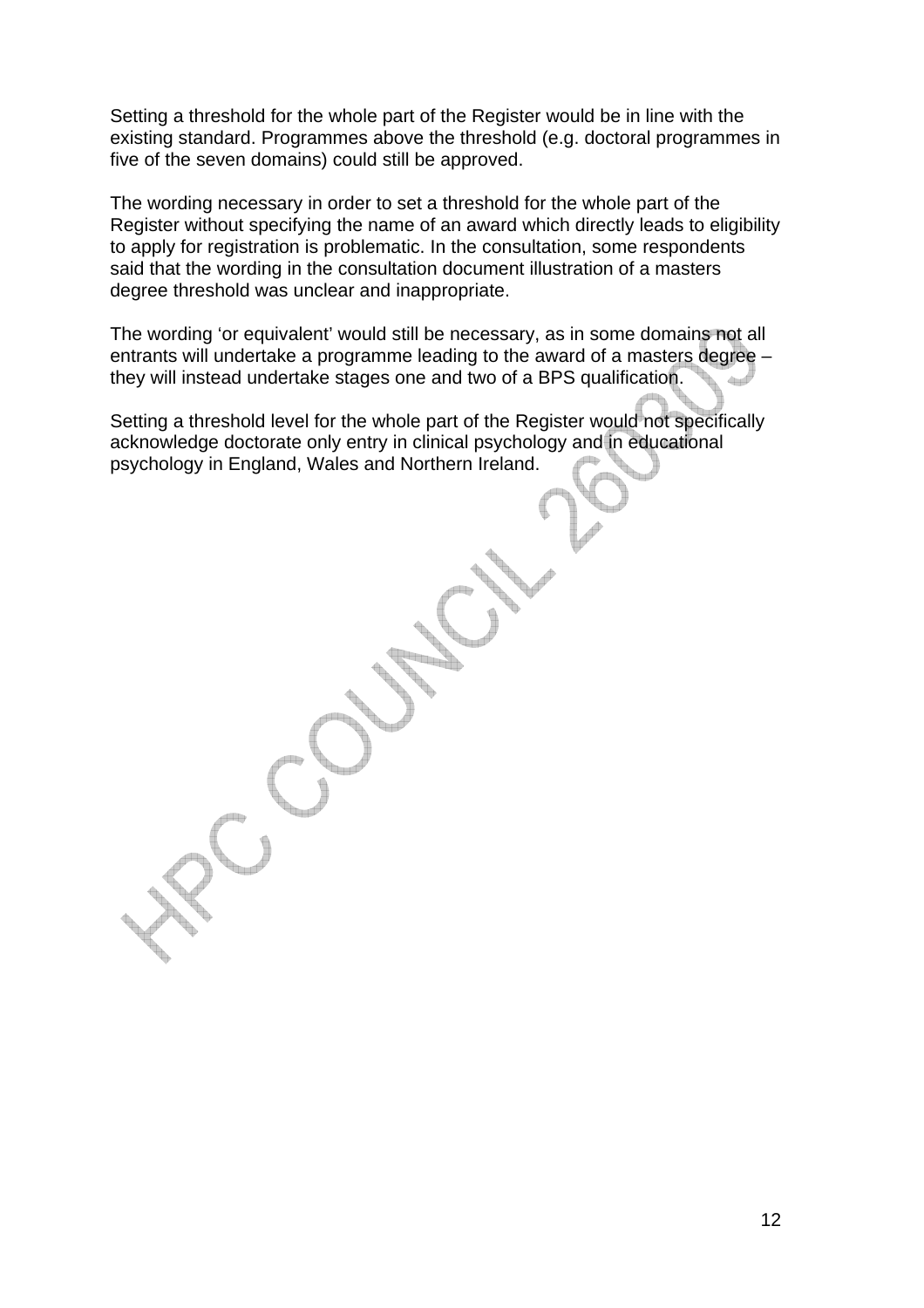l



# **Practitioner Psychologists - Threshold level of qualification for entry to the Register<sup>1</sup>**

Responses to the consultation **Responses to the consultation** 

 $1$  In this document, we use the term 'practitioner psychologists' rather than 'applied psychologists' when we refer to the part of the Register.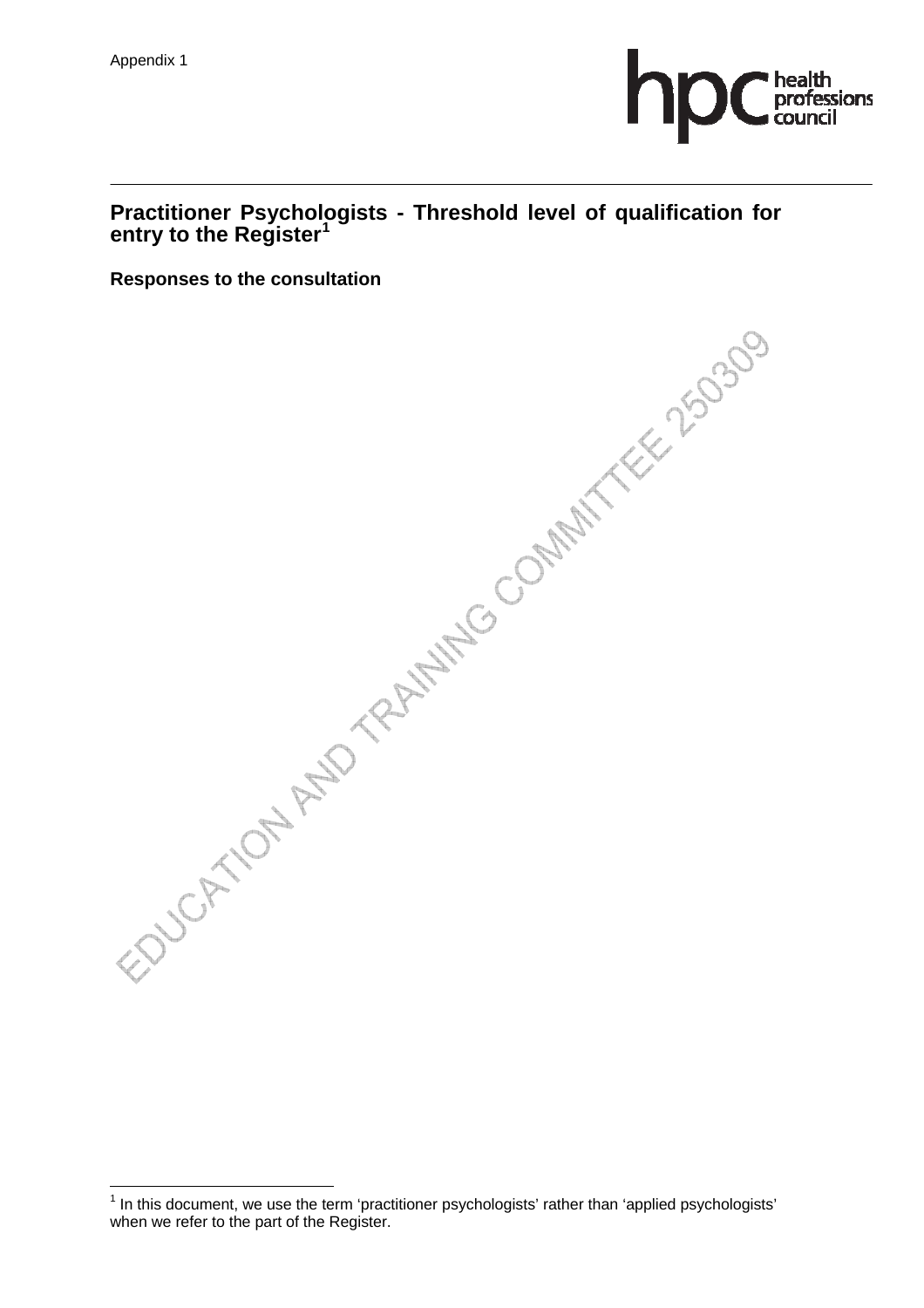#### **Introduction**

We consulted for three months between 9 November 2007 and 8 February 2008 on an amendment to standards one of our standards of education and training to set the threshold level of qualification for entry to the practitioner psychologists part of the Register.

We sent a copy of the consultation document to key stakeholders including professional bodies and education providers. The consultation document was also available to download from our website and we sent out copies of the document on request.

We would like to thank all those who took the time to respond to the consultation.

You can download a copy of the consultation document from our website: www.hpc-uk.org/aboutus/consultations

#### **About regulation**

In February 2007, the government published a white paper on the future of regulation, 'Trust, Assurance and Safety – The Regulation of Health Professionals, in the 21<sup>st</sup> Century'.

The white paper said:

EDUCATION

*'The government is planning to introduce statutory regulation for applied psychologists…'* (p. 81).

*'Psychologists…will be regulated by the Health Professions Council'* (p.85).<sup>2</sup>

The White Paper also indicated that psychotherapists, counsellors and other psychological therapists would be priorities for future regulation.

On 5 March 2009, the Section 60 Order necessary to bring practitioner psychologists into statutory regulation, The Health Care and Associated Professions (Miscellaneous Amendments and Practitioner Psychologists) Order 2009, was published. $3$ 

l  $2$  Trust, Assurance and Safety – The Regulation of Health Professionals in the 21<sup>st</sup> Century, p. 85.

www.dh.gov.uk/en/Publicationsandstatistics/Publications/PublicationsPolicyAndGuidance/DH\_06 5946

 $3$  www.opsi.gov.uk/si/dsi05-03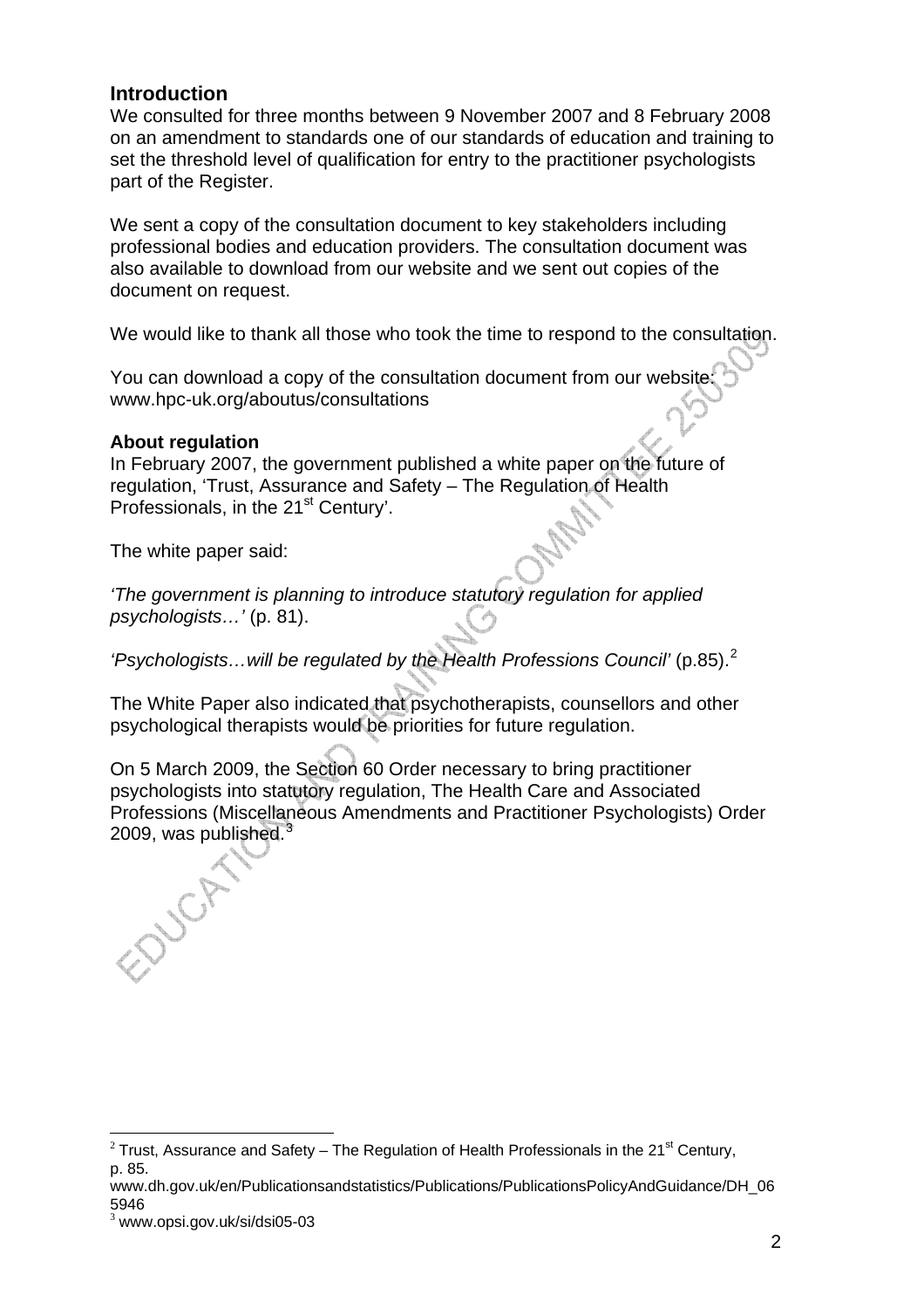#### **Health Care and Associated Professions (Miscellaneous Amendments) No 2 Order 2008: a paper for consultation**

In December 2007, the Department of Health (UK) published 'Health Care and Associated Professions (Miscellaneous Amendments) No 2 Order 2008: a paper for consultation'.<sup>4</sup> The consultation document confirmed the government's intention to regulate practitioner psychologists.

The Section 60 Order (please see previous page) confirms that the following domains of psychology practice are to become regulated (subject to parliamentary approval):

- Clinical Psychologists
- Counselling Psychologists
- Educational Psychologists
- Forensic Psychologists
- Health Psychologists
- Occupational Psychologists
- Sport and Exercise Psychologists

The Department of Health (UK) consultation document said with reference to the threshold level of qualification for entry to the Register:

- '…the regulator must set standards of competence and must approve education and training to deliver those competences, at a threshold level which delivers safe and effective practice by all registrants within that profession.' (paragraph 3.24)
- 'The regulator is not compelled to approve education and training only at the threshold level, but may approve courses and qualifications at a higher level. BPS [the British Psychological Society] have advised us that the competencies required for entry onto the BPS voluntary register as a practising Chartered Psychologist have been benchmarked at level 12/Doctoral level. This level of education and training can be achieved either through a professional doctoral programme in a University or by undertaking the BPS's own qualifications. BPS have told us that these may supplement a Master's level qualification. Whichever route is taken and whatever the academic award title, BPS say that the level of competency required is equivalent and leads to Chartered status. BPS state that this is the level for all current BPS practitioners, although it is not clear to us and is disputed by some members of the profession that the level equates in all domains to Doctoral level. If there is a difference in the level of competence between different domains, it may be worth considering setting different threshold levels of qualification for different domains.' (paragraph  $3.25$ ).<sup>5</sup>

l

**FERINGSO** 

<sup>4</sup> This consultation document is referred to as 'the Department of Health (UK) consultation document' throughout the remainder of this document

<sup>&</sup>lt;sup>5</sup> Department of Health (UK), Health Care and Associated Professions (Miscellaneous Amendments) No 2 Order 2008: a paper for consultation

www.dh.gov.uk/en/Consultations/Liveconsultations/DH\_081518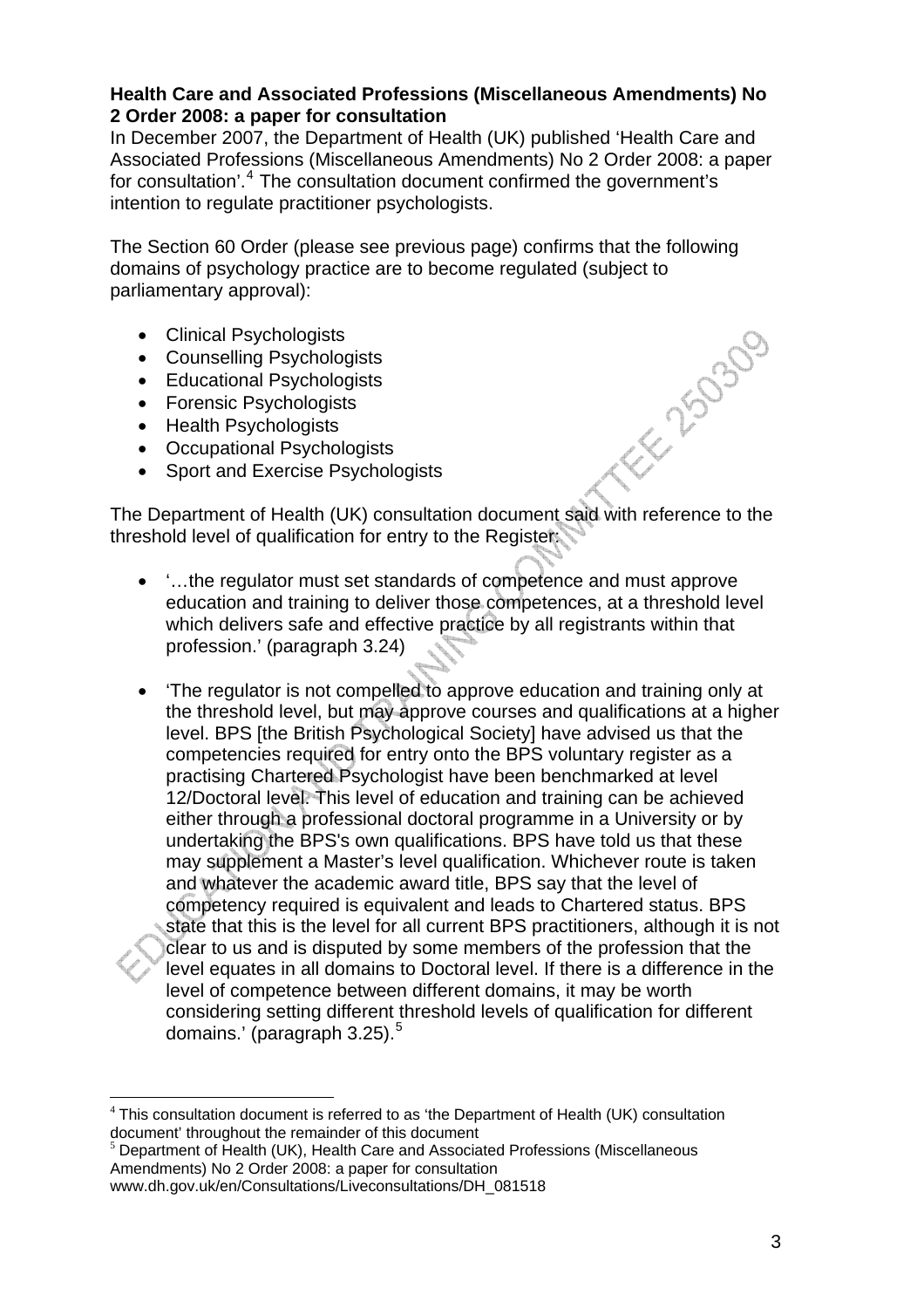#### **About the standards of education and training**

The standards of education and training are standards which apply to education and training programmes which lead to eligibility for registration.

Our Education Department is responsible for conducting approvals visits of education and training providers to ensure that their programmes meet our standards.

We assess programmes against our standards of education and training which cover such areas as admissions, assessment standards and practice placements. A programme which meets the standards of education and training will also allow a student who successfully completes that programme to meet the standards of proficiency. These are the standards we publish for the safe and effective practice of each profession we regulate.

Once a programme is approved, someone who successful completes that programme is eligible to apply for registration. We grant open-ended approval, subject to ongoing checks via our monitoring and major change processes.

When we regulate a new profession, we would normally approve the education and training programmes which lead to existing registration. We would then develop appropriate arrangements to visit programmes over a period of time and approve them against our standards. We would inform education and training providers about these arrangements.

You can find out more information about our role in education by visiting our website: which is a windown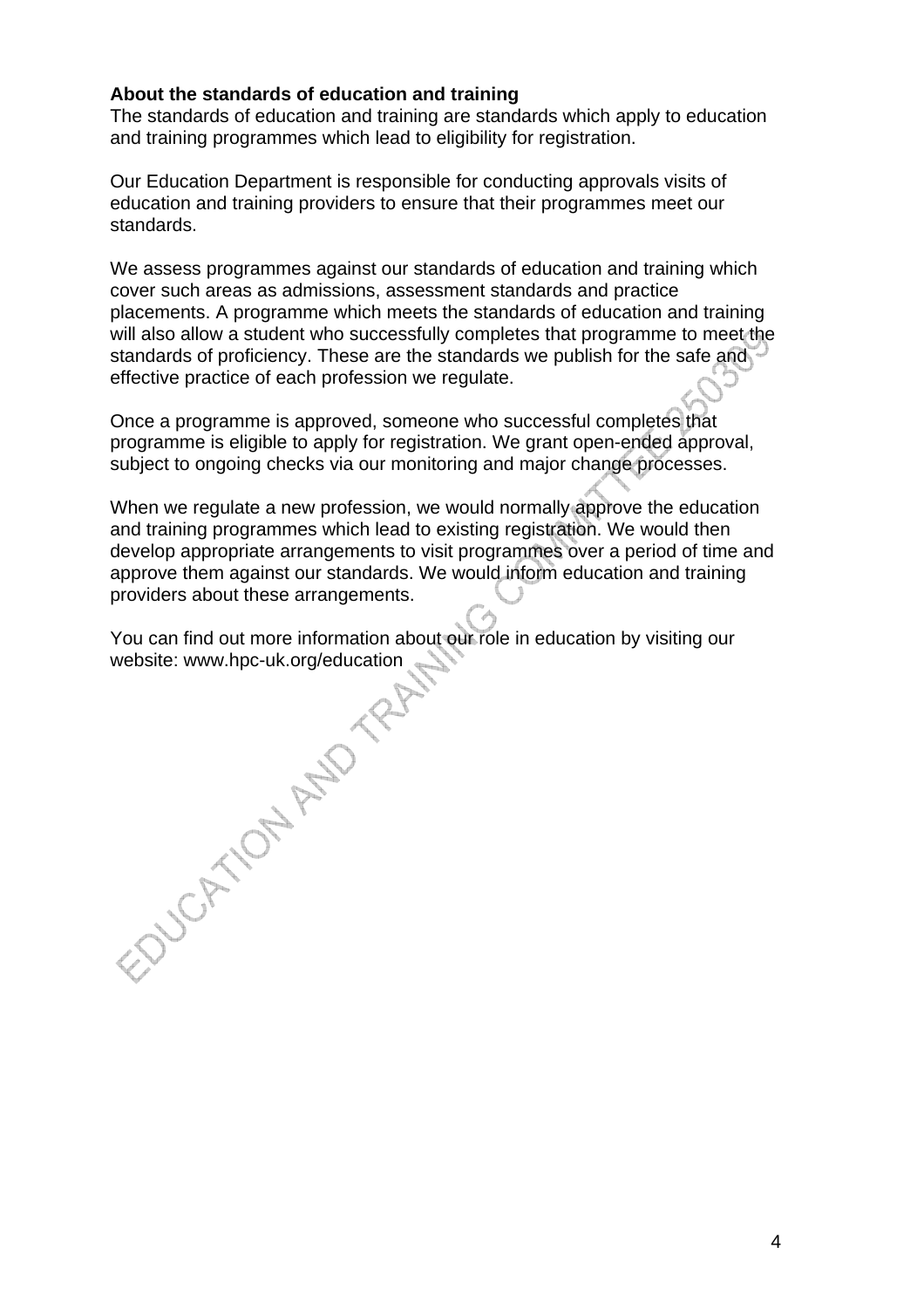# **About SET 1: Threshold level of qualification for entry to the Register**

Standard one of the standards of education and training ("SET 1") sets out the threshold level of entry to the Register in the professions we regulate. This is articulated as a threshold academic award. Every time we open a new part of the Register, we need to determine the threshold level of qualification for entry for the new profession, following consultation, and add this to the standards.

The standard currently reads:

1.1 The Council normally expects that the **threshold** entry routes to the Register will be the following: 1.1.1 Bachelor degree with honours for the following professions:<br>
- chiropody or podiatry;<br>
- dietetics;<br>
- occupational therapy;<br>
- orthoptics;<br>
- physiotherapy;<br>
- prosthetics and orthology;<br>
- radiograpy; - chiropody or podiatry; - dietetics; - occupational therapy; - orthoptics; - physiotherapy; - prosthetics and orthotics; - radiography; - speech and language therapy; - biomedical science (with the Certificate of Competence awarded by the Institute of Biomedical Science (IBMS), or equivalent if appropriate); and 1.1.2 Masters degree for the arts therapies. 1.1.3 Masters degree for the clinical sciences (with the award of the Association of Clinical Scientists' Certificate of Attainment, or equivalent). 1.1.4 Equivalent to Certificate of Higher Education for paramedics. 1.1.5 Diploma of Higher Education in Operating Department Practice for Operating Department Practitioners.

We need to set the threshold level at the level necessary for people who successfully complete a pre-registration education and training programme to meet all of the standards of proficiency.

In setting the threshold level of qualification for entry, the Council is setting the threshold academic level of qualification which it would normally accept for the purposes of an approved programme which leads to registration. As the threshold is the 'minimum', programmes above the threshold academic level may be approved.

The threshold level might change over time to reflect changes in the delivery of education and training. This has happened in a number of the existing professions we regulate – as professions have developed the threshold academic level has increased. Any change in the threshold academic level is one that is normally led by the profession and/or by education providers and employers and which occurs over time. At an appropriate time, consideration might be given to changing SET 1, having regard to the level at which the majority of education and training is delivered.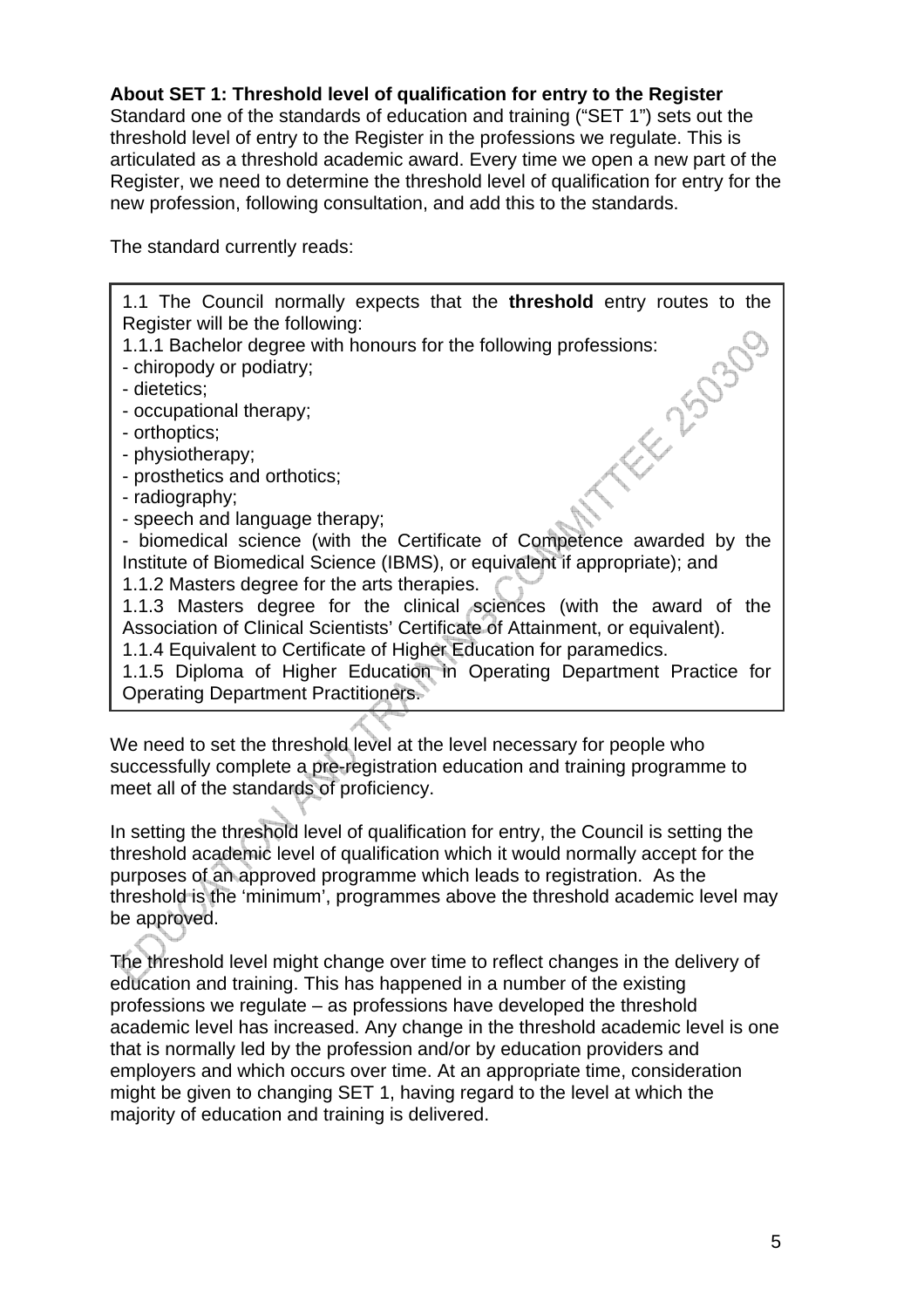Our primary consideration in approving a programme, whether at or substantially above the threshold, is that the programme meets the standards of education and training and will allow students to meet the standards of proficiency on completion.

#### **Our proposals**

We made no recommendations about the threshold level of entry for practitioner psychologists during the consultation. We explained that two key considerations in setting the threshold would include taking into account the academic level/ academic awards of existing pre-registration education and training and any variation in that education and training between the home countries.

However, we felt that it might be useful to provide two examples in order to illustrate how the threshold level functions. They were:

• Threshold set for the whole part of the Register. For example, with the following wording:

'*Masters degree for applied psychology or equivalent (with further training and experience, as appropriate)'*

- o This would recognise that a masters award forms part of the education and training routes in a number of domains.
- o This would recognise that additional training/ supervised practice is necessary to become registered.
- o Qualifications at academic awards above the threshold could still be approved.
- Threshold set for each specific domain. For example, the threshold level for clinical psychology might be set at a doctorate.
	- o This would mean that a threshold would be set specific to the education and training routes of each domain rather than to the whole part of the Register.
	- o Qualifications at academic awards above the threshold for the domain could still be approved.

We invited the views of our stakeholders and because we were not making any recommendations we asked no specific consultation questions. However, we suggested that if respondents suggested a specific threshold level we would be particularly interested to learn of the rationale behind this, in particular how the level was linked to safe and effective practice and public safety.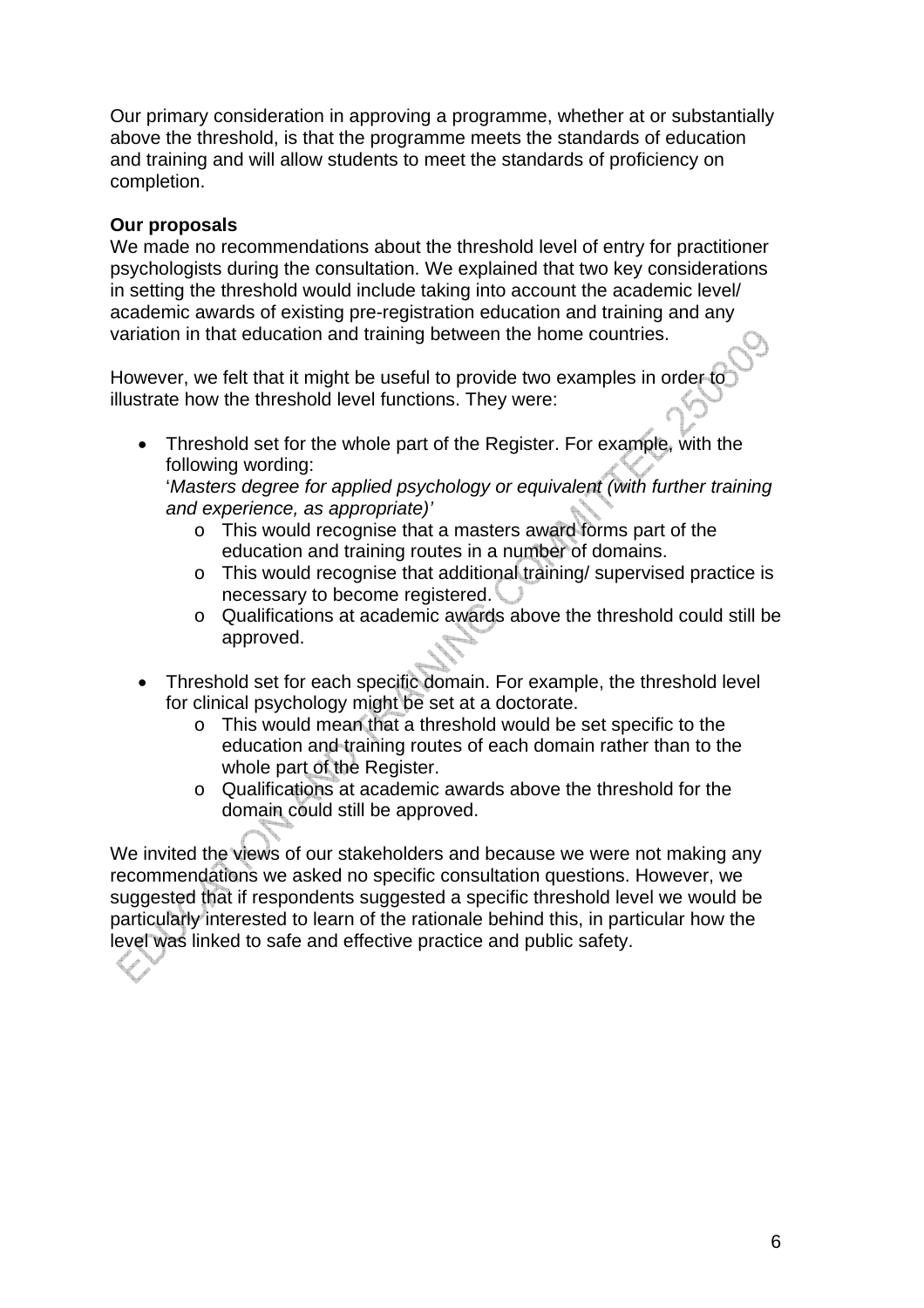### **About this document**

This document summarises the responses we received to the consultation.

The terminology used in this document is that used in the Department of Health (UK) consultation document and the Section 60 Order:

- We refer to the part of the Register as the 'Practitioner psychologists' part of the Register.
- We use the term 'domain' rather than discipline to refer to each area of psychology practice.
- We use the term 'practitioner psychologists' rather than 'applied psychologists' to refer collectively to the seven domains of practice.

In this document, references to 'our' or 'we' are references to the Health Professions Council (HPC).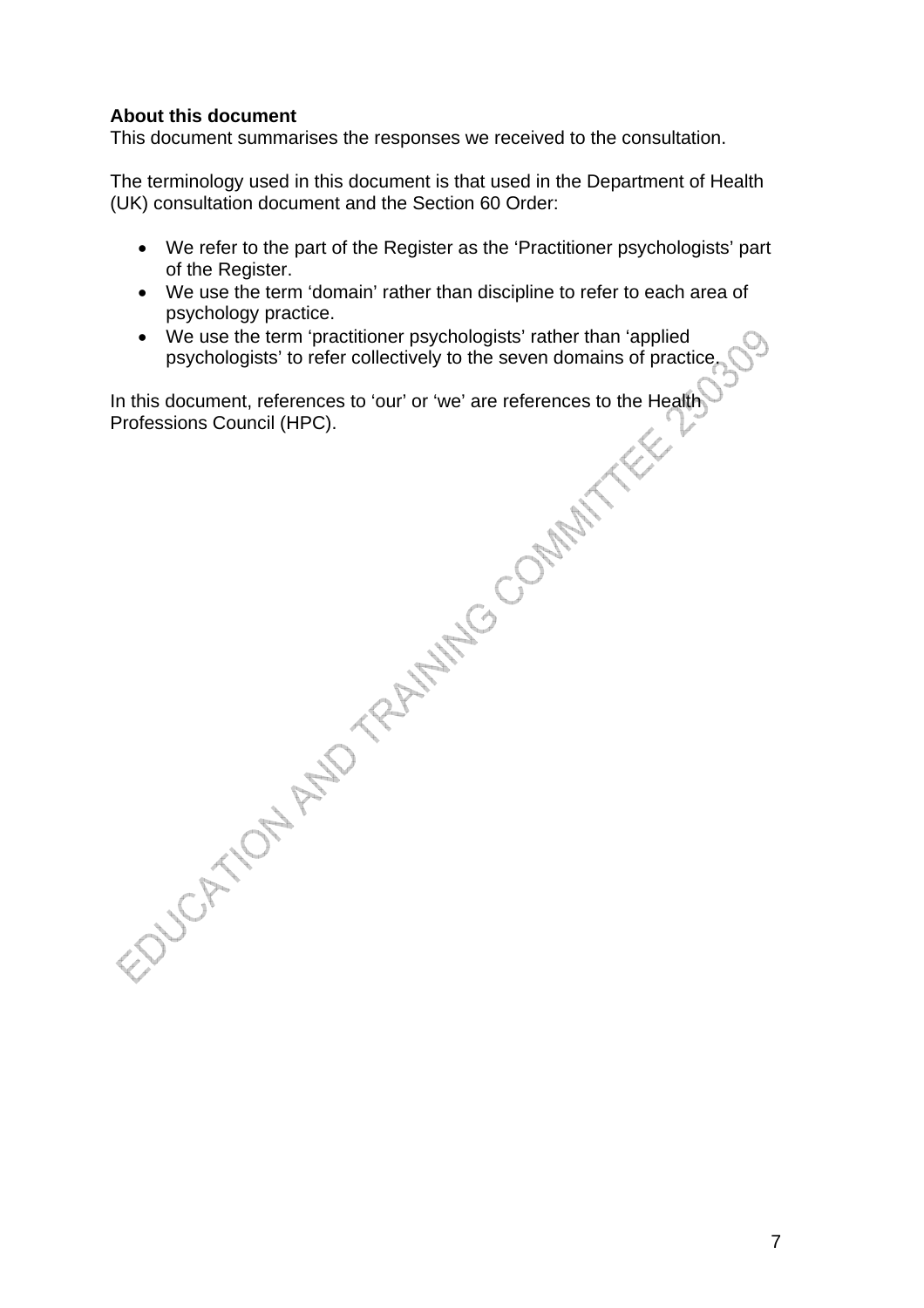# **Responses to the consultation**

# **1. Summary of comments**

The following is a summary of the comments we received in response to the consultation.

### **General**

• General points raised included the regulation of occupational psychologists by the HPC, grandparenting, the status of trainees and how the approval of education and training would work.

# **Threshold level of qualification for entry to the Register**

- Respondents agreed that there should be no reduction in standards; the focus should instead be on what is necessary to ensure public protection.
- Arguments for a doctorate threshold for the whole part of the practitioner psychologists part of the Register included:
	- o Existing entry routes in all domains had been benchmarked against the Quality Assurance Agency Framework for Higher Education Qualifications in England, Wales and Northern Ireland, and the Quality Assurance Agency Scotland Framework for Qualifications of Higher Education Institutions in Scotland. The existing level of all qualifications is D-level/Level 12.
	- o A threshold level below a doctoral level would lower existing standards.
	- o There is no difference between competence levels or academic levels between different domains.
	- o The threshold should be referenced against qualifications frameworks.
- Arguments for a doctorate threshold for specific domains included:
	- o Arguments advanced for a doctorate threshold in clinical, educational (England, Wales and Northern Ireland) and counselling psychology.
	- o Doctoral programmes which lead directly to chartered status exist in clinical, educational and counselling psychology.
	- o The competencies required in clinical psychology could only be achieved at doctorate level. The Quality Assurance Agency benchmark statement for clinical psychology benchmarked the domain at doctorate level.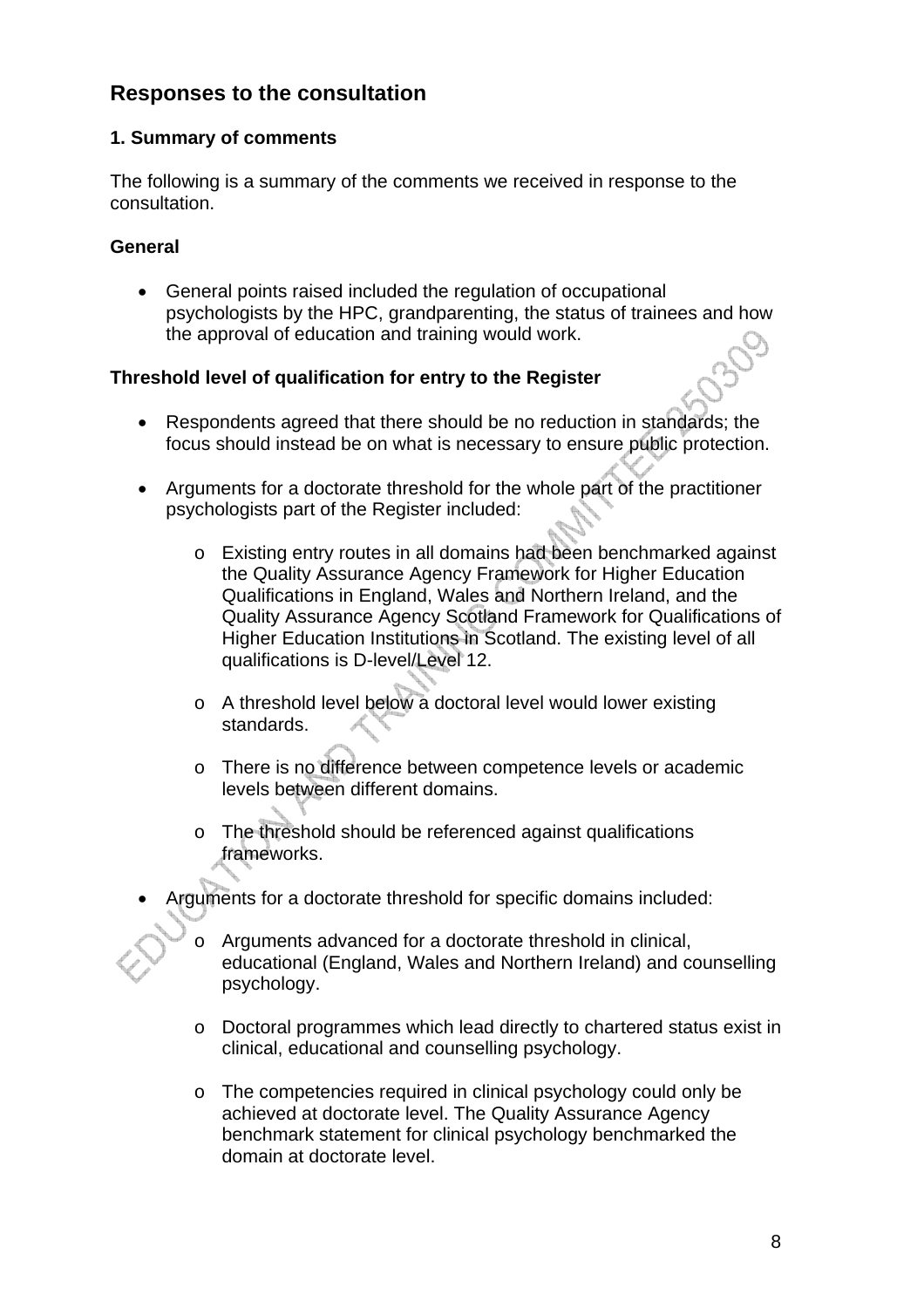- Arguments for a threshold below a doctorate for the whole part of the practitioner psychologists part of the Register included:
	- o A doctorate was not necessary in order to ensure public protection.
	- o The implications of a doctorate threshold level on the supply of psychology graduates to the profession.
	- o The implications of a doctorate threshold level on internationally qualified psychologists.
- Arguments for threshold levels specific to each domain included:
	- o The existing requirements did not require a doctorate or doctoral level training in all of the domains.
- o A threshold level for all domains was not possible, as this would necessarily reduce standards in clinical, counselling and EDUCATIONAL PSYCHOLOGY AND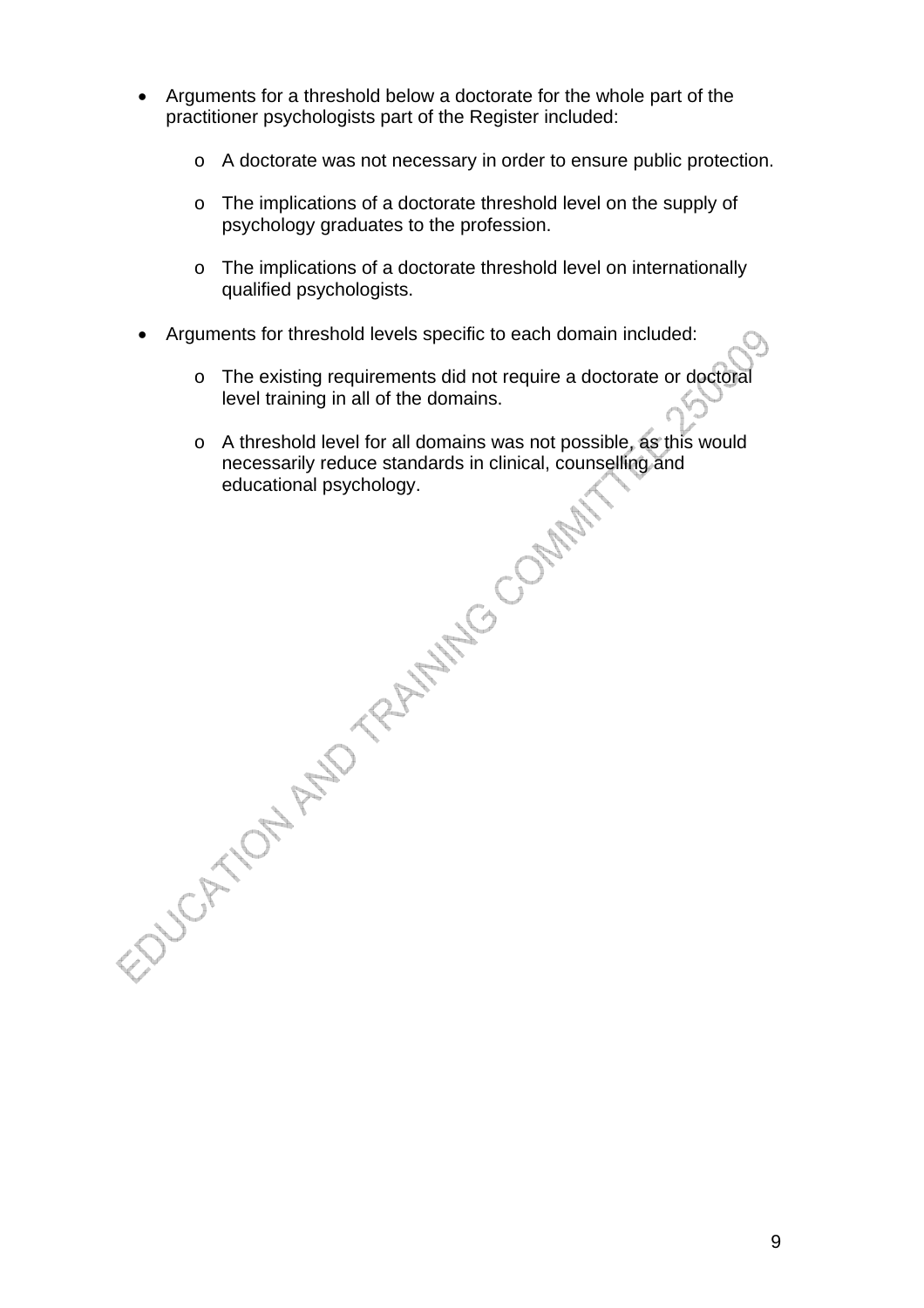# **2. General comments**

# **2.1 Regulation of practitioner psychologists**

We received a small number of comments about the regulation of practitioner psychologists by the HPC, rather than specifically about the threshold level. Some respondents told us that they strongly supported statutory regulation. However, a small number of others, mainly in occupational psychology, expressed concern about statutory regulation by the HPC.

One occupational psychologist argued strongly against the regulation of occupational psychologists by the HPC, concluding that the HPC only regulates professionals who are concerned with health and who work within the National Health Service (NHS) in a hospital setting. They said: 'I really would like to understand how putting a profession into a regulatory regime that is principally for a different purpose, operates in a totally different environment, and which operates at a different level, can possibly result in a benefit for the public.' These comments were echoed by another respondent, who told us that they worked mainly in the areas of selection, assessment and organisational surveys and therefore did not see their role as a good fit within the remit of the HPC. They said that they did not wish occupational psychology to be included as a domain which was regulated, and, if it was, would not register and instead continue using the title 'business psychologist' instead. Another respondent expressed concern that regulating practitioner psychologists alongside other professions with education and training at different levels might amount to 'dumbing down'.

The Association of Business Psychologists responded, appending their response to the Department of Health (UK) consultation. They said they had no specific objection to the HPC, but that their response was predicated on their disagreement with the Department of Health's proposals to regulate occupational psychologists.

The British Association for Counselling and Psychotherapy (BACP) said that they felt we had not taken into account the outcomes of 'New Ways of Working for Applied Psychologists in the NHS'. Another respondent highlighted plans to develop roles at assistant and associate psychologist level. They asked whether these titles would become protected titles too.

# **2.1.1 Our comments**

The Department of Health (UK) consultation proposed that seven domains of practitioner psychology practice should be statutorily regulated, including the regulation of occupational psychologists. In our response to the consultation, we supported the regulation of the seven domains, but noted that concern had been raised with us, chiefly concerning whether occupational psychologists, who work with and deliver services to organisations, should be regulated by the HPC.

We are a multi professional regulator and regulate 13 different professions. Many of our registrants do not work in the NHS and instead work in a variety of settings, including roles in social care, prisons, industry and education. The professions we regulate also have a variety of different approaches to practice. We are confident that our regulatory model is appropriate to regulate practitioner psychologists.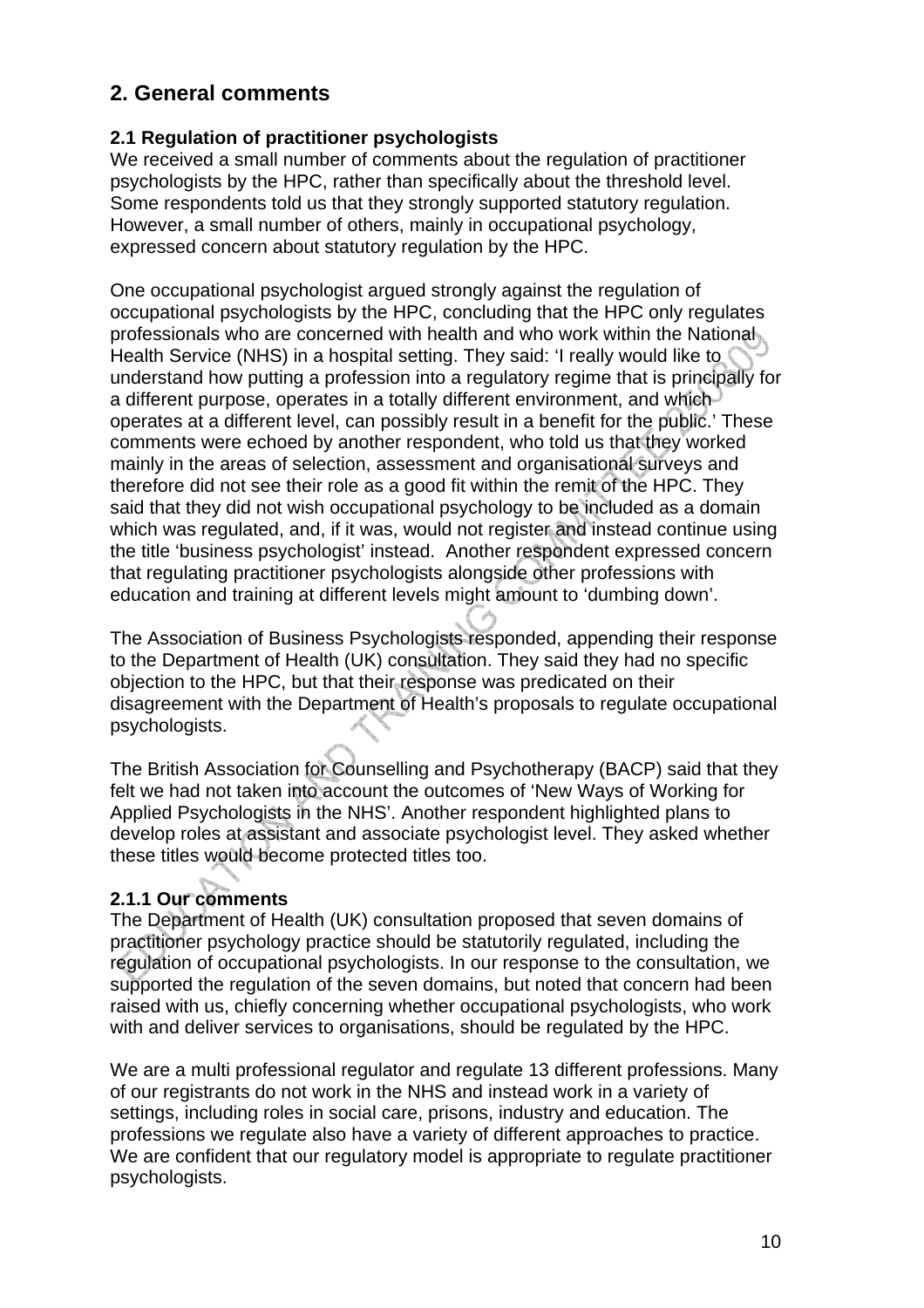The Improving Access to Psychological Therapies (IAPT) Programme is a Department of Health (UK) initiative looking at the provision of psychological therapies in the National Health Service (NHS) in England. The New Ways of Working in Applied Psychology (NWWAP) looked at the provision of applied psychology services in the NHS. An outcome of this work is the development of new roles to deliver psychological therapies, including cognitive behavioural therapy (CBT).

The White Paper, 'Trust, Assurance and Safety – The regulation of Health Professionals in the 21<sup>st</sup> Century' said: 'The Government is planning to introduce statutory regulation for applied psychologists, several groups of healthcare scientists, psychotherapists and counsellors and other psychological therapists.' Therefore, further groups of psychological therapists may become statutorily regulated in the future. However, this is not part of this piece of work.

# **2.2 Approval of education and training**

Four respondents sought clarification on our role, outlined in the consultation document, in approving pre-registration education and training programmes.

Two educational psychologists said that the British Psychological Society (BPS) currently ran a 'rigorous' process of approving training centres. They argued: 'It would be difficult to improve on this standard, and we suggest that the BPS role in this is maintained.' Another respondent asked whether the Committee on Training in Clinical Psychology and Group of Trainers in Clinical Psychology would be involved in programme approval.

#### **2.2.1 Our comments**

Approval of education and training programmes against our standards of education and training is a crucial way in which we can protect members of the public. We approve pre-registration education and training programmes against our standards of education and training in order to ensure that by successful completion of the programme a student can meet the standards of proficiency and will therefore be eligible to become registered. We also check that programmes continue to meet our standards via our monitoring and major change processes.

We ensure appropriate professional input in our key processes through the use of 'partners'. In education, we use one type of partner called 'visitors'. Visitors are members of the profession or lay people with appropriate academic or clinical experience who provide the expertise we need to make good decisions about education and training programmes. They visit education and training providers on our behalf to assess their programmes against our standards of education and training and make recommendations about information we receive via our monitoring and major change processes.

After statutory regulation is introduced, professional bodies sometimes decide to continue to play a role in education, for example, by accrediting education and training programmes for membership purposes. Where possible and appropriate, our approvals process takes account of the role of professional bodies. For example, we try to hold approvals visits on the same day as professional body accreditation. However, it is important that we carry out our role independently so that we reach a fair and independent decision that ensures the public is protected.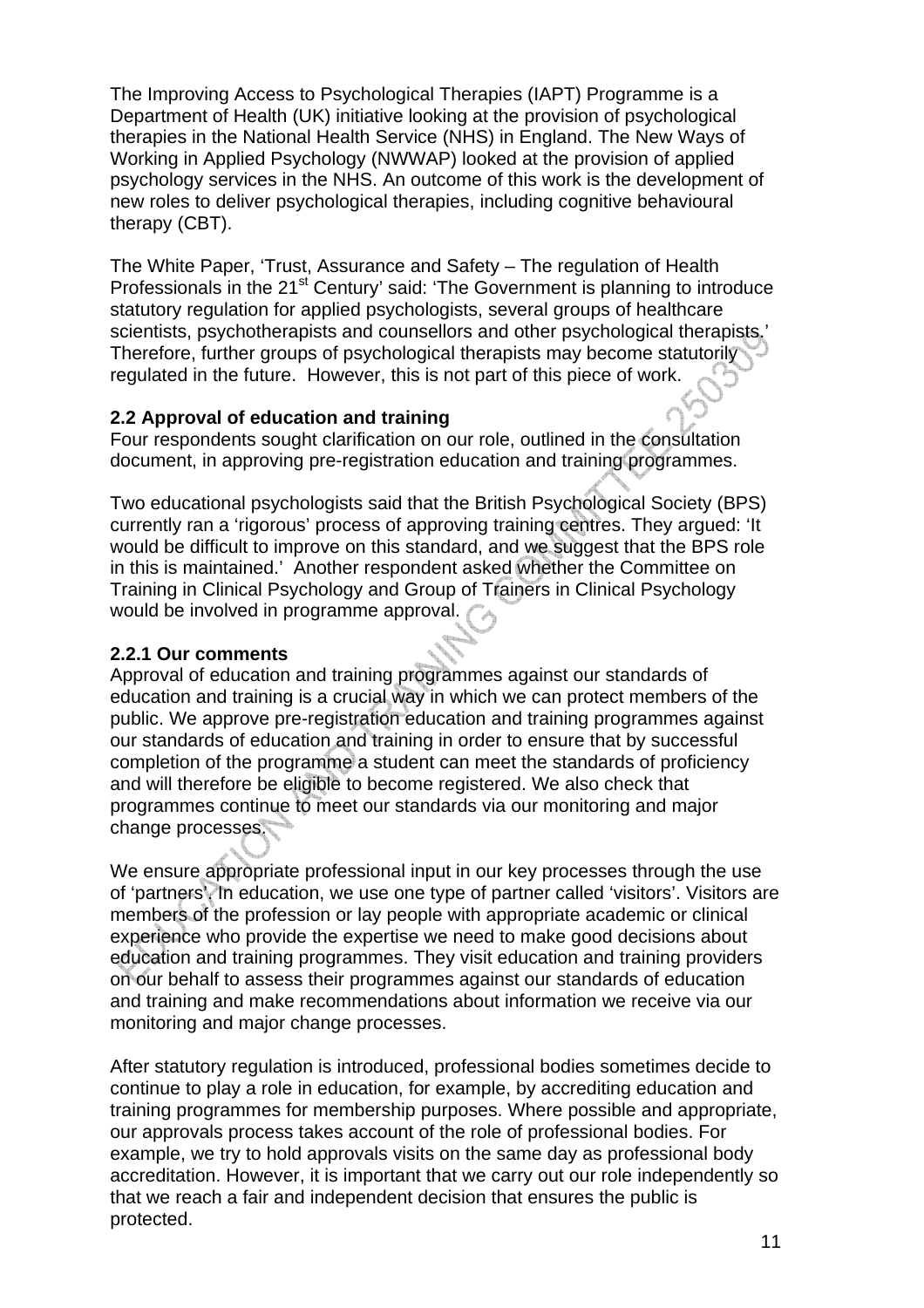We will approve pre-registration education and training programmes which lead to eligibility to become registered. However, we will not be involved in approving education and training programmes, at undergraduate or postgraduate level, which do not lead directly to the eligibility to register. Please see appendix one for a list of anticipated 'registerable' qualifications.

#### **2.3 Entry to the Register**

Both the British Association of Sport and Exercise Sciences (BASES) and the Association of Business Psychologists (ABP) argued that accreditation or membership with their organisations should lead directly to registration with us.

BASES described their role in accreditation of members, outlining that they presently have 153 accredited sport and exercise psychologists and a further 136 members who are currently in the supervised experience stage of their accreditation programme. They argued that the existing BASES entry route which comprises of BASES accredited sport and exercise science degree, MSc in sport and exercise science/ psychology and three years supervised experience by a BASES accredited supervisor, was equivalent to chartered sport and exercise psychologist status with the BPS.

The ABP similarly argued that those principal members of the ABP who would not otherwise become registered because of chartered status with the BPS should be automatically entered into the Register. They said: 'We believe that Principal members of the ABP are of equivalent skill, competence and professionalism to those of chartered members of the Division of Occupational Psychology of the BPS, and should be admitted to the HPC register in exactly the same way, without further process or fees.'

# **2.3.1 Our comments**

Whenever a new profession is statutorily regulated, on the day regulation is introduced, there will normally be a one-off transfer from an existing voluntary register or registers to the HPC Register. Anybody whose name appeared on the voluntary register would become registered with HPC. Shortly after we then write to these individuals asking them to renew their registration. This includes signing a professional declaration and paying the requisite fee.

The Section 60 Order says that BPS members who hold a practising certificate and are or have been members of a division relating to one of the seven domains of practice will automatically transfer to the HPC Register. The draft Section 60 Order also says that the Register of the Association of Educational Psychologists (AEP) will also transfer.

Any decision about which registers should or should not transfer is a decision for the Department of Health, and a matter for legislation. This is very separate from the threshold level of qualification for entry to the Register which relates to approved qualifications for entry to the Register.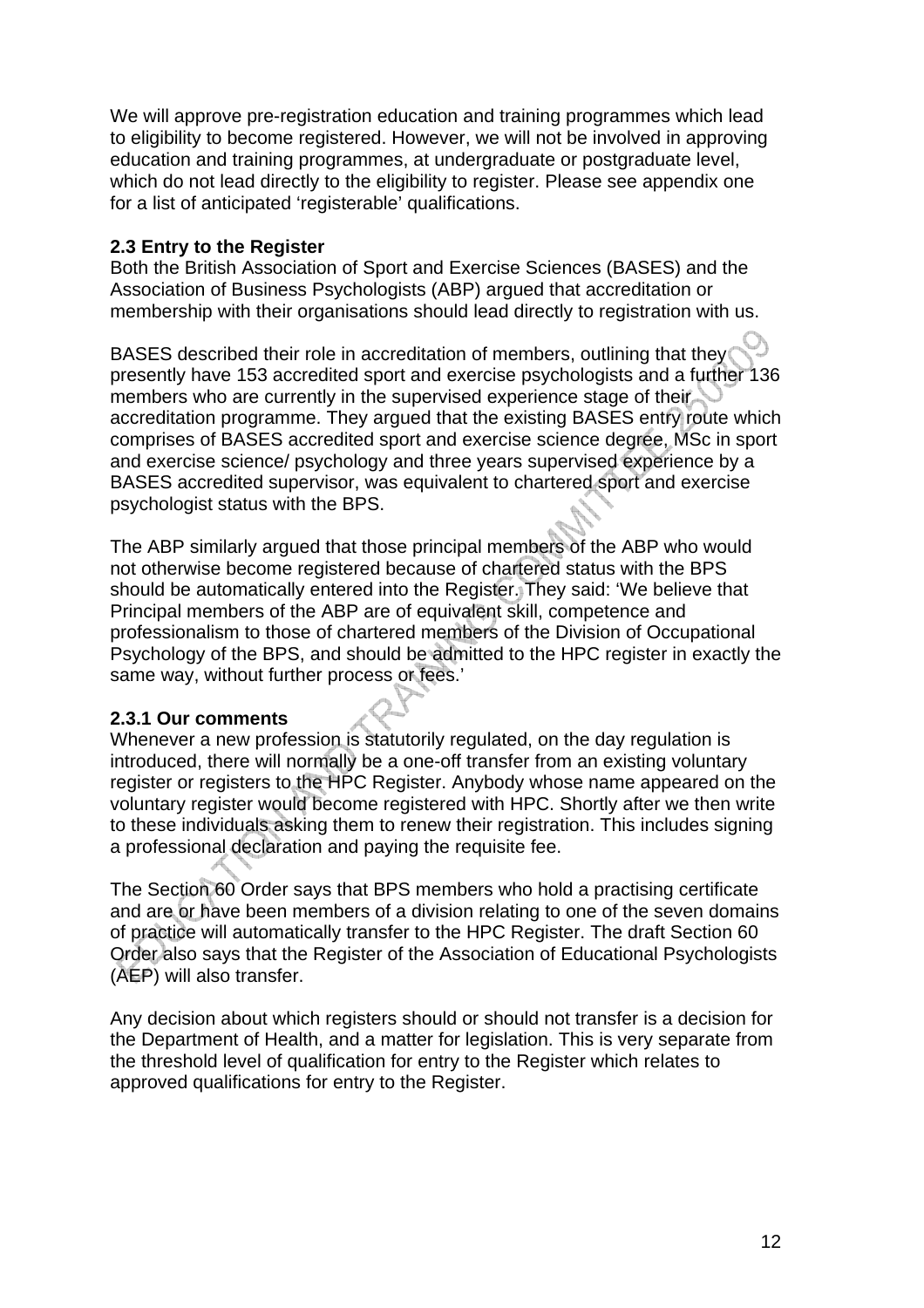#### **2.4 Trainees**

The BACP asked about the status of those working towards registration once statutory regulation is introduced. They said that the majority of practitioner psychologists are employed in jobs using a specific (protected) title whilst reaching the qualification and/or competence for existing chartered status. BACP concluded: 'We are unclear as to the status and working title under which such psychologists would be employed and legally able to work after regulation.'

Wigan MBC Educational Psychology Service asked: 'What is the status of educational psychologists in doctoral training who are employed in their  $2<sup>nd</sup>$  and 3<sup>rd</sup> years of the doctoral training course?'

#### **2.4.1 Our comments**

A small number of respondents asked about the status of those working whilst in training, particularly in relation to the titles they could use. Whilst the BPS offers membership to those in-training, we do not register students or trainees. We will only register individuals who have successfully completed pre-registration education and training, and are therefore eligible to be registered and use the protected title for their domain.

Our advice to individuals and employers is that whatever title is used, it should not give the impression that the person using that title is registered, if they are not. Sometimes the words 'student' or 'trainee' are used before the protected title in order to make this clear.

#### **2.5 Grandparenting**

Wigan MBC Educational Psychology Service asked for clarification on page four of the consultation document which outlined the grandparenting route to registration. They asked for specific examples relevant to the profession of educational psychology and an explanation as to why there is a two year 'window of opportunity'.

An occupational psychologist said he was concerned about the status of those who were chartered psychologists with the BPS but who do not meet the requirements to become a member of a BPS division. He said: 'I believe that all existing Chartered Psychologists should be awarded Practitioner psychologist status through the 'grand-parenting' arrangements without the need for costly additional formal academic qualifications or additional portfolio submissions.'

Another respondent was concerned that the threshold level would prevent them from continuing to practise. They outlined that they qualified in the early 1970s with a qualification at an academic level which is now below the level of current education and training routes.

# **2.5.1 Our comments**

A grandparenting period is necessary when introducing statutory regulation. During the grandparenting period individuals who were not eligible to become members of the voluntary register, but who have been practising their profession before the introduction of regulation, can apply for registration. This period is time limited and defined by legislation.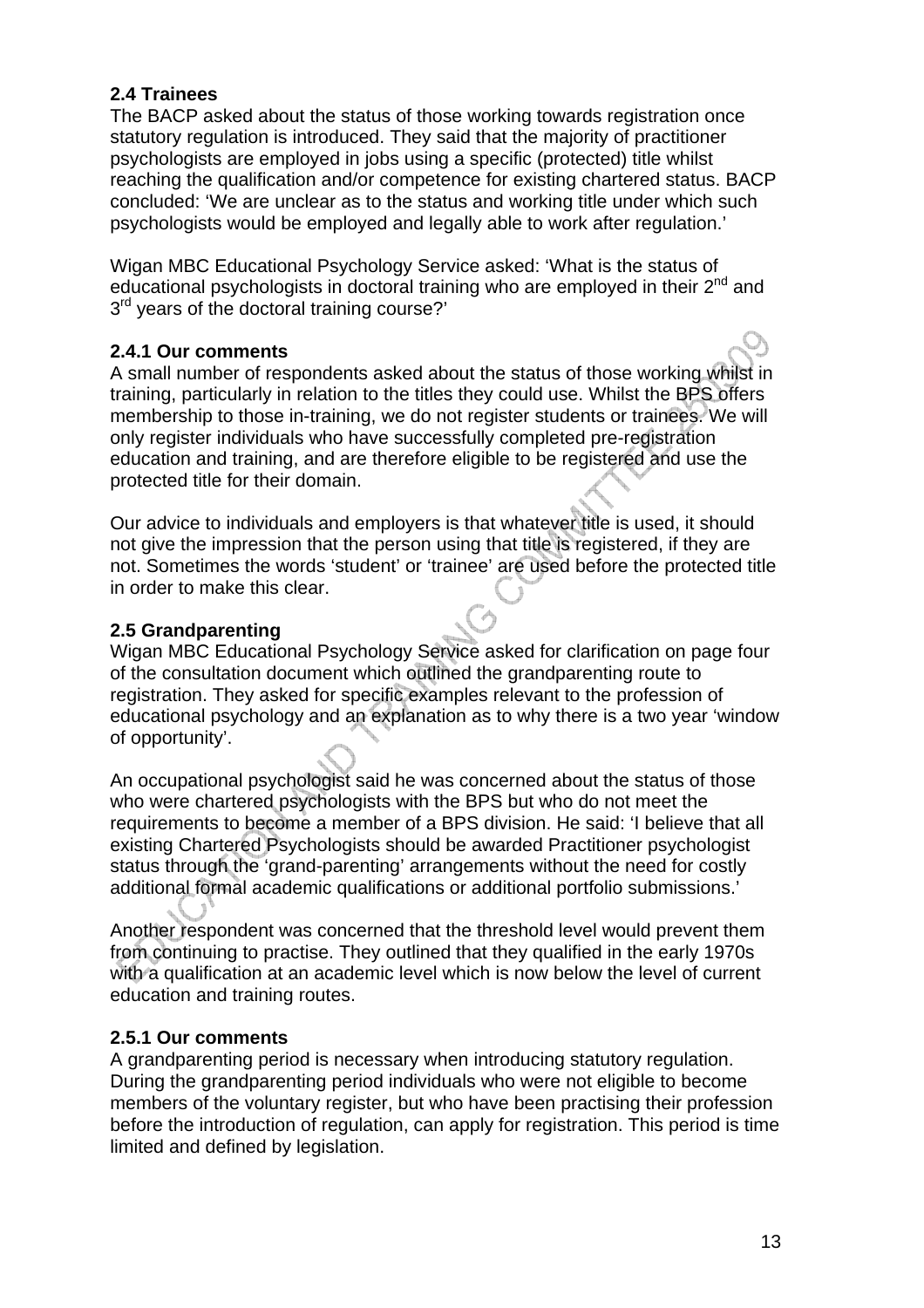The Section 60 Order says that the grandparenting period for practitioner psychologists will be three years in duration. Once this period is over, the only route to registration for UK-trained individuals is the successful completion of an approved pre-registration education and training programme.

Subject to parliamentary approval of the Section 60 Order, someone who is a member of the BPS but who does not hold membership of a relevant division, and is not eligible to hold such membership (and who wishes to become registered), would need to make an application via the grandparenting process. Please also see 2.3.1.

As we explained in the consultation document, the threshold level of qualification for entry to the Register applies to pre-registration education and training programmes seeking approval rather than to individuals. Therefore, it **would not** affect individuals who might have followed education and training programmes EDUCATION AND TRAINING COMMITMENT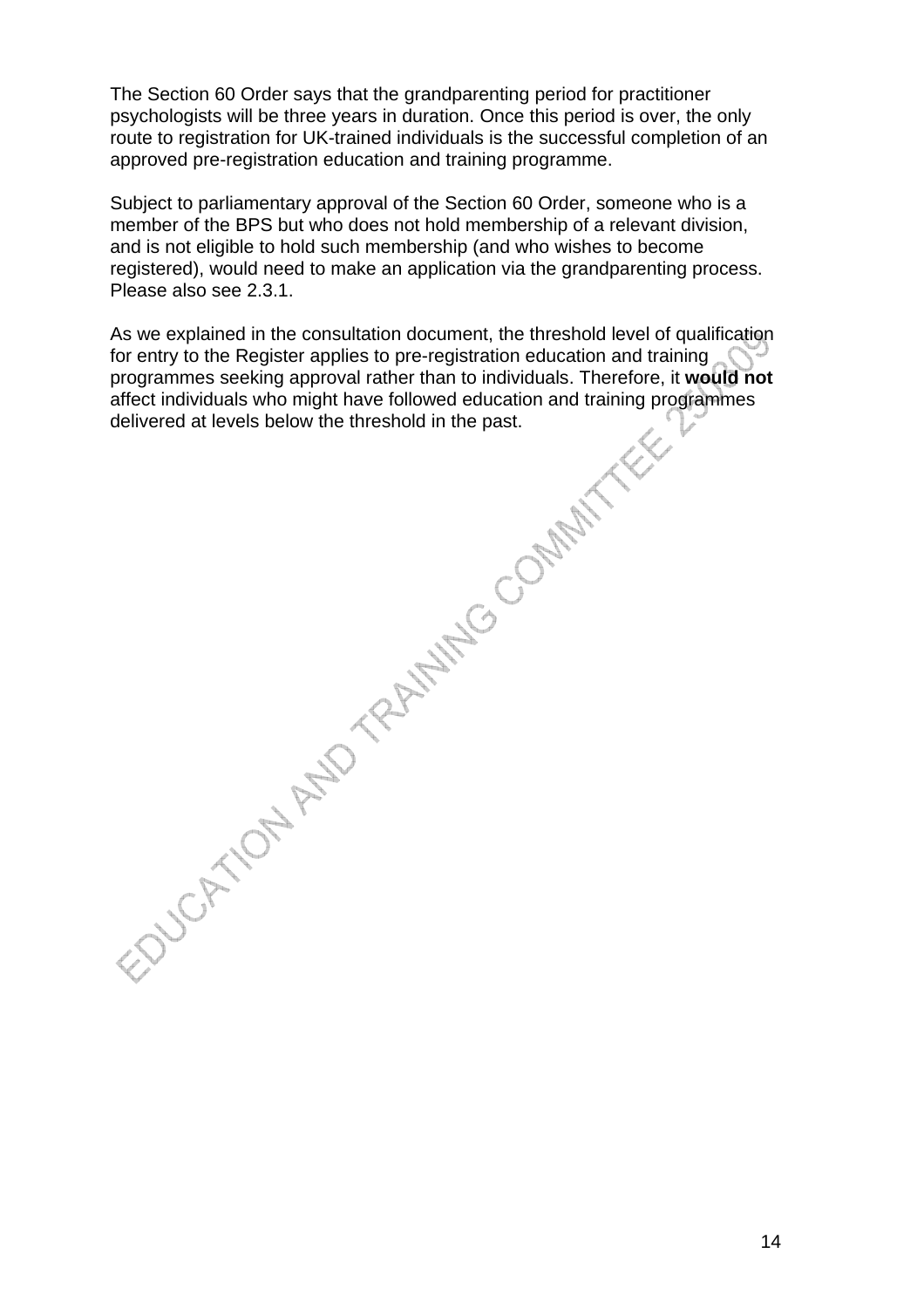# **3. Threshold level of qualification for entry to the Register**

Respondents suggested a threshold level of qualification which ranged from masters degree to doctorate. Some respondents focused on the threshold level of qualification in a specific domain. Amongst clinical psychologists and their employers, a majority of respondents said that the threshold should be set at a doctorate.

Some of those who responded said that the consultation document confused the names of awards and academic levels. Many other responses we received to the consultation referred to awards and levels interchangeably. In this section of the document, we use the terminology appropriate to each response we received.

This section is structured into five areas. First, we consider comments made regarding the maintenance of standards and public protection in the profession. We then move on to consider responses which argued for a threshold set at doctoral level, for the whole part of the Register and for specific domains. We then consider arguments made for a threshold below the level of doctorate, for the whole part of the Register and for specific domains.

We have not provided our comments in this section. All the comments received will be considered and discussed by our Education and Training Committee and Council and the threshold level agreed.

# **3.1 Public protection and maintenance of standards**

A common theme across the responses received was that the public should be adequately protected by the threshold set and that there should be no lowering of professional standards. A focus on what was necessary to ensure benefit to the public was of key concern amongst a range of respondents, including those who strongly argued for a doctorate threshold across all domains of practice, as well as those who argued against a doctorate or for specific thresholds for specific domains.

The BPS said that they were keen to ensure that the 'current standard for qualification as a practitioner psychologist is not diminished by the introduction of statutory regulation'. They emphasised that psychologists work with some of the most vulnerable in society and also with members of society who pose considerable risk to others. Any lowering of standards, they argued, would 'increase the potential for poor decision making and significantly increase the risk to public safety'.

The BACP echoed the BPS comments. They said that it was important that the standards already maintained through BPS chartered status were not lowered by

**'Any diminution in standards of training will constitute a serious risk to public protection'**  - British Psychological Society

statutory regulation. Another respondent said: '... [the] entry level to the HPC Register should not be a set at a

level lower than is currently required for registration with the BPS and reflected in current employment practices.'

A small number of respondents urged us to remain focused on what was necessary for public protection and guard against arguments which might be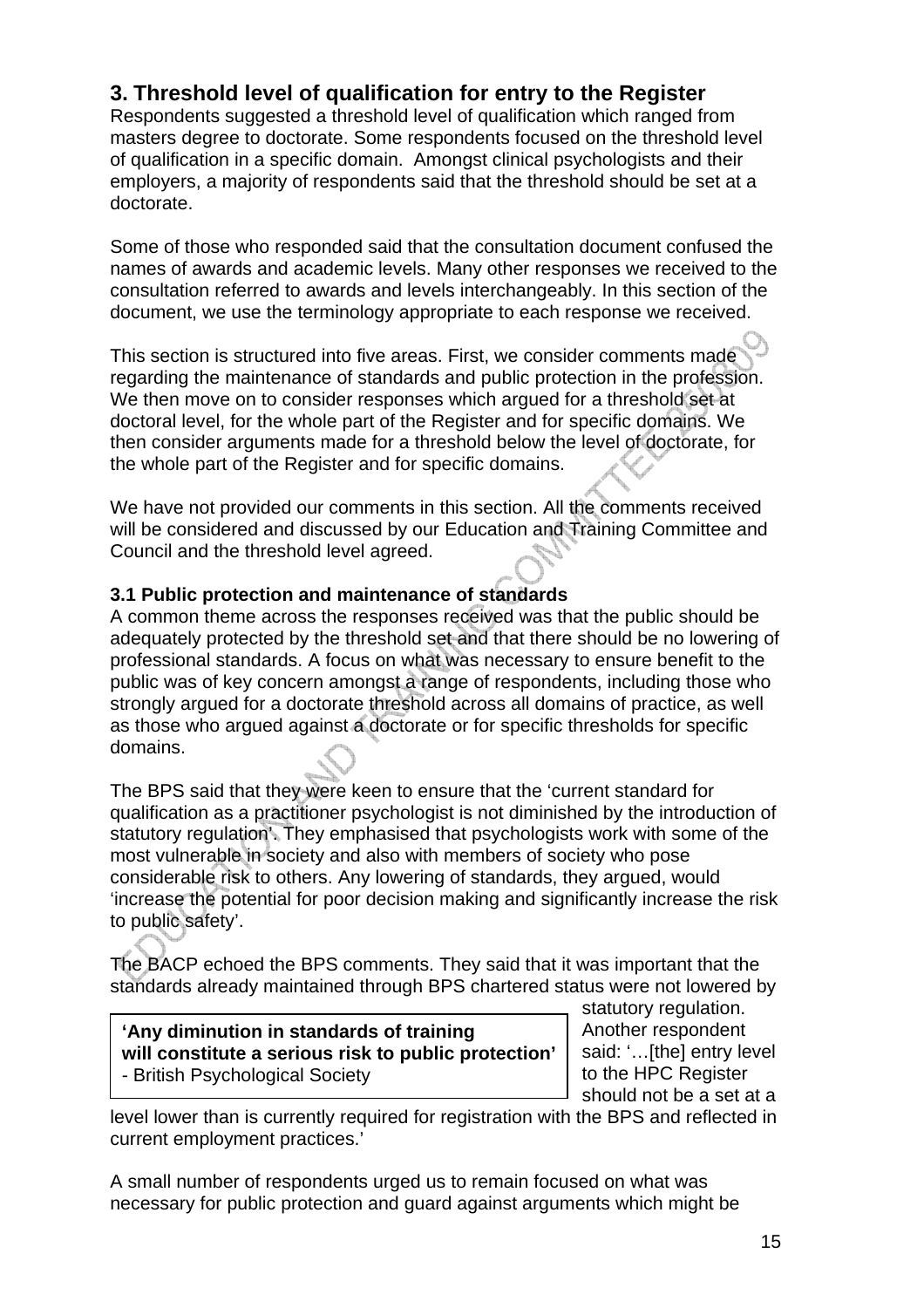about the standing of the profession, rather than what was necessary for public protection. The Scottish Government (Health Directorate) said: '…the overriding duty of the professional regulatory body is to be clear what action it takes on the grounds of public protection as opposed to the protection of professional status. The latter is clearly not the business of the statutory professional regulator.'

# **3.2 Doctorate threshold for whole part of the Register**

Those respondents who supported a doctorate/ doctoral level threshold for the whole of the practitioner psychologists part of the Register did so by arguing that the level of existing provision across the domains is already at doctoral level. Most of these respondents also illustrated how they believed the example thresholds outlined in the consultation document were inappropriate and further urged us to focus on the academic level of qualifications rather than the name of the award.

The BPS outlined the existing entry routes in each of the domains in their

**'The threshold level for being registered as an applied psychologist needs to be a doctorate. This is necessary to ensure the high standards of the profession.'** 

- Clinical psychologist

response (reproduced in appendix one). They further told us that existing provision had already been referenced against the Quality Assurance Agency (QAA)

Framework for Higher Education Qualifications in England, Wales and Northern Ireland and the Quality Assurance Agency Scotland Framework for Qualifications of Higher Education Institutions in Scotland. They said: 'It is a matter of record that we have a current system of registration in which the entry level for Registration as a Chartered Psychologist is D-level/Level 12.'<sup>6</sup> This was supported by the Association of Heads of Psychology Departments (AHPD) who concluded that the various routes to Chartered psychologist status in the various domains '…are the equivalent of level 12/D level/3rd cycle qualifications in various established academic qualification frameworks and indeed they have been recognised as such by government in the past'.

The BPS, AHPD and NHS Dumfries and Galloway all referred to the illustrative examples given in the consultation document. NHS Dumfries and Galloway said that they wanted to ensure that the 'current threshold level for protection of the public is not diminished by the threshold proposed by the HPC document'. The Psychology Directorate Management Group, NHS Greater Glasgow and Clyde agreed, saying that a masters degree entry level would represent a reduction in the professional competence required to practice as a psychologist.

l  $6$  Quality Assurance Agency (QAA) Framework for Higher Education Qualifications in England, Wales and Northern Ireland

http://www.qaa.ac.uk/academicinfrastructure/FHEQ/EWNI/default.asp

Quality Assurance Agency Scotland Framework for Qualifications of Higher Education Institutions in Scotland

http://www.qaa.ac.uk/academicinfrastructure/FHEQ/SCQF/default.asp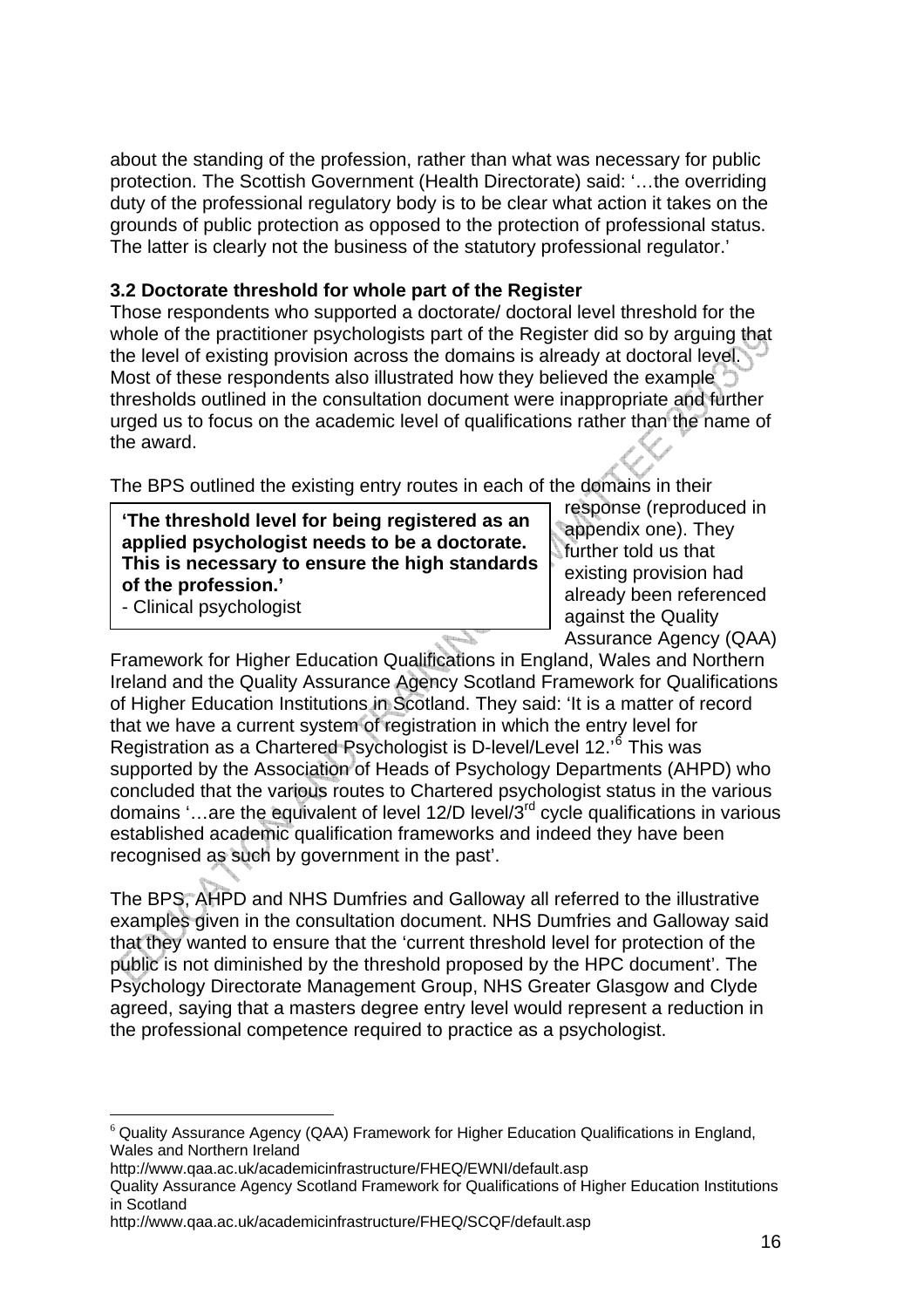In the consultation document, we gave the illustrative example of a threshold level for the whole part of the Register: 'Masters degree for applied psychology or equivalent (with further training and experience, as appropriate)'. The AHPD acknowledged that such a threshold would offer 'considerable flexibility for interpretation by education providers' but said that this could also be interpreted as lowering existing standards. The BPS said that a threshold at this level would 'impact on the quality of protection provided to the public and constitute a serious threat to the health and safety of those who use the services of psychologists'. The BPS further said that the phrase 'further training and experience, as appropriate' was badly chosen, 'since what is required is to meet the requirements for one of the Society's own postgraduate qualifications and not merely gain some 'experience' with no explicit standard or level'.

In the consultation document we also gave an additional illustrative example of setting the threshold level specific to each 'discipline'. The BPS and AHPD both pointed out that this terminology is not used in the profession; instead there is one discipline of psychology with different domains of practice. Both these organisations argued that it would not be appropriate to set a threshold specific to each domain of practice. The BPS said: 'Although there are two routes to qualification in the different domains of practice of psychology, the entry standard… is the same. Chartered status requires knowledge, practice skills, cognitive skills and autonomous practice consistent with D-level descriptors.' The AHPD added: 'No case has been made that it would be desirable to have less well qualified practitioners in some application areas of psychology than in others.'

We were urged by some respondents to express our threshold requirement in terms of an academic level referenced against qualifications frameworks, and not against the name of an academic award. The BPS said that the consultation document was potentially confusing, because it used 'the nomenclature of degree titles, rather than the unambiguous language of the qualifications frameworks'. They drew our attention to situations where a Masters award can be a 'first cycle award' such as the system of awards operated by Oxford and Cambridge universities. NHS Greater Glasgow and Clyde added that qualifications frameworks were important in achieving comparability across different qualifications and systems. They said: 'Such frameworks provide a common language that can unite educational providers, accrediting bodies, examining bodies and quality assurance agencies.' The BPS argued that, although their qualifications do not carry an academic title they reached the same standard as formal doctorate award. They concluded: 'Holders of Society qualifications have developed and demonstrate competencies consistent with the QAA D-level descriptors, which is the entry point for the Register of Chartered Psychologists.'

The BPS were concerned that the consultation document did not recognise that the HPC would not be involved in the approval of masters level education and would instead approve the qualification which leads directly to registration. The Society said: 'Since Masters programmes are not entry level but can provide some exemption from the Society's own qualifications, these will continue to be accredited by the Society who hold responsibility for their own qualifications.' They said that the Society's qualification would be approved by the HPC in a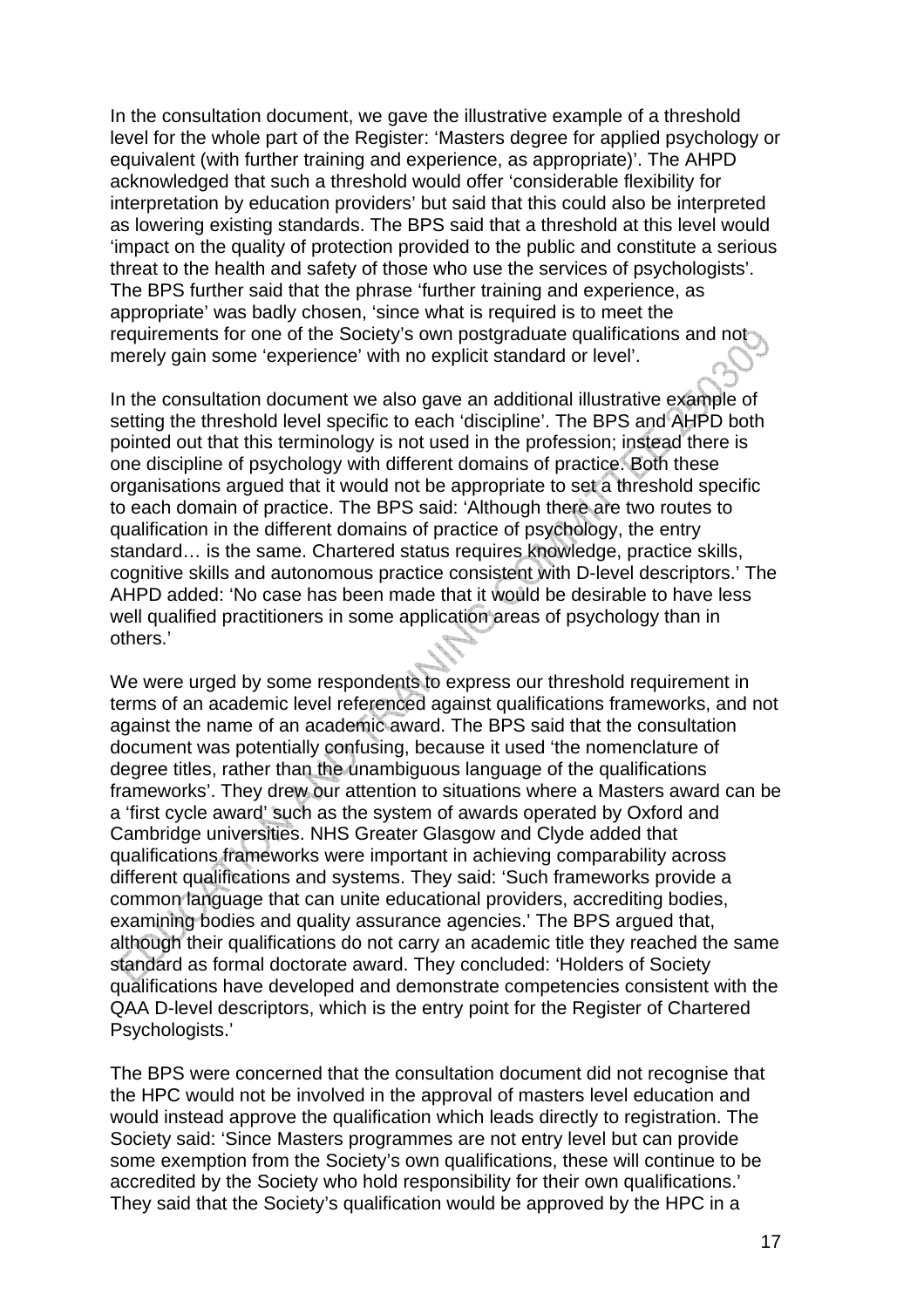similar way to the Certificate of Attainment, awarded by the Association of Clinical Scientists for entry to the Clinical Scientists part of the Register. The AHPD said they had 'no objection to there being alternative routes to threshold entry to the Register that differ from the BPS routes'. However, they wanted to ensure that any such routes were at least equivalent to existing ones.

#### **3.3 Doctorate for specific domains**

Arguments were advanced for a domain specific threshold of a doctorate / doctoral level in clinical, educational and counselling psychology. These arguments focused on the academic awards involved in the existing entry routes in these domains. A small number of respondents also outlined why they believed a doctorate was essential for safe and effective practice.

In clinical psychology, the route to become chartered as a clinical psychologist involves successful completion of a doctorate which is accredited by the BPS. The University of East Anglia (UEA) outlined how the required qualification for entry to clinical psychology was a doctorate, and that the draft standards of proficiency also required this level. Another respondent said: 'In terms of SET 1, I am unclear as to how clinical psychology will fit with this standard – the current standard, as set out in your document, will not cover the requirements for clinical psychology training.' They expressed concern that a failure to set a domain specific threshold would represent 'at worst a degradation in standards and at best a fudging'. Another respondent added: 'In clinical psychology...the only route for qualification as a chartered clinical psychologist and employment in the NHS involves a doctorate in clinical psychology. I therefore strongly believe that the qualification for entry to the register as a clinical psychologist should be a doctorate qualification…'

NHS Lanarkshire said that a doctorate in clinical psychology was essential because of the competencies which clinical psychologists must achieve, including those necessary to carry out the role of the clinical psychologist in providing consultancy, training and clinical supervision to a wide range of professionals. They said that a failure to recognise this in our requirements '…would be to reduce the level below which the profession currently feels is necessary to ensure safe and competent practice as a clinical psychologist'.

UEA described the development of the doctorate in clinical psychology, how this was linked to the competencies required for practice, and outlined how those competencies had been externally validated. This external validation included the MAS (1989) and MPAG (1990) reports commissioned by the Department of Health (UK), the Quality Assurance Agency (QAA) benchmark statement for clinical psychology and the outcomes of the Improving Access to Psychological Therapists (IAPT) programme.<sup>7</sup> They concluded: '...the establishment of the training threshold at doctoral level for clinical psychology reflects the range and depth of competencies that have been required to ensure that service users have access to the most effective psychological services available...' The British

l

 $7$  Department of Health, Management Advisory Service (1989) Review of clinical psychology services

Department of Health, Manpower Planning Advisory Group (1990) Clinical Psychology Project: A summary report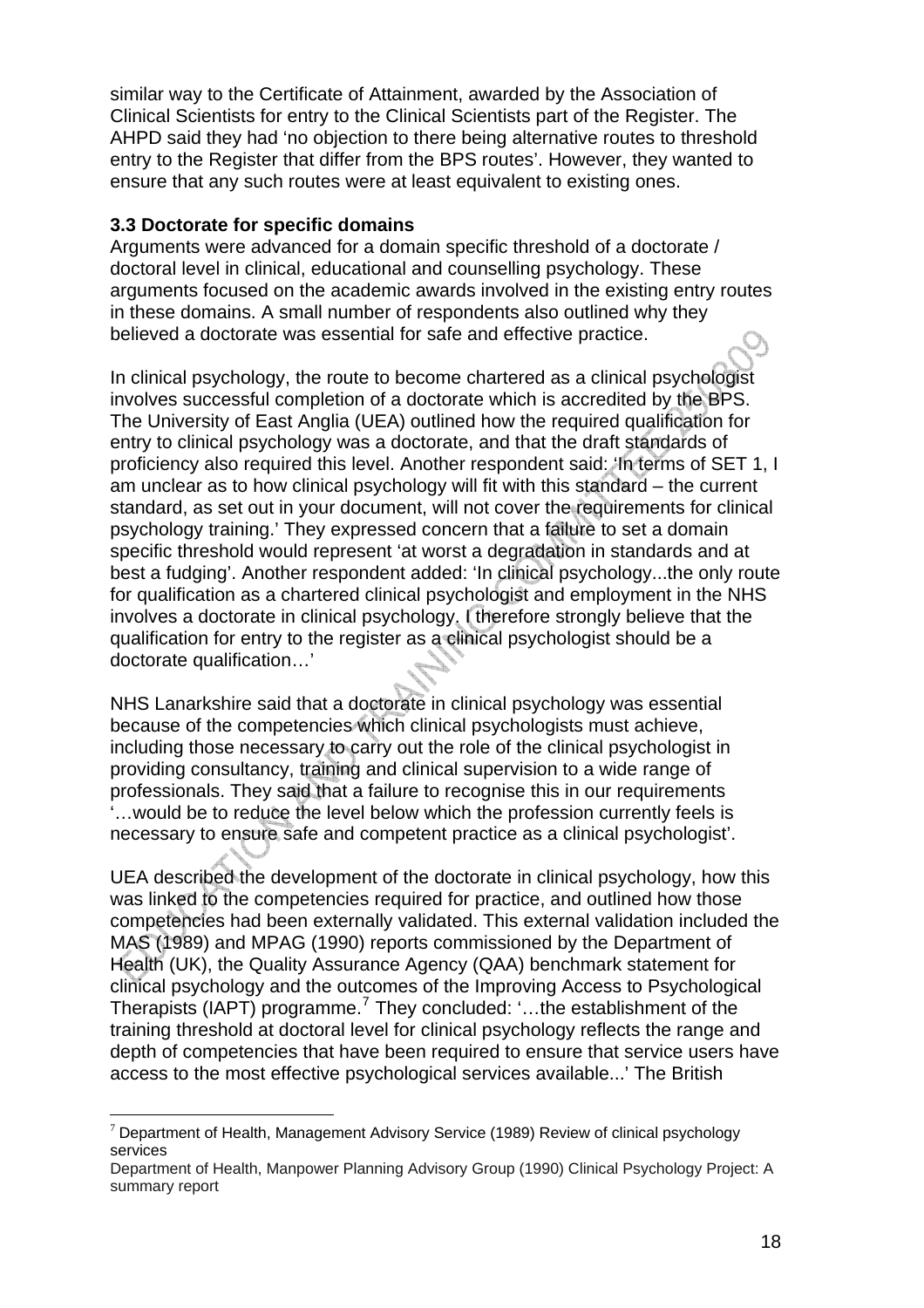Psychological Society said that the Division of Clinical Psychology (DCP) had expressed the view that, if the HPC was unable to justify a doctoral educational standard across all domains, then the DCP would support domain-specific thresholds, as an alternative to 'setting a single threshold that would lower the educational qualification required for threshold entry for clinical psychology.' However, they emphasised that all divisions of the Society were 'implacably opposed to any suggestion that levels of competence differ across the domains of practice'.

In educational psychology in England, Wales and Northern Ireland, the route to becoming chartered involves successful completion of a doctorate accredited by the BPS. In Scotland, it involves successful completion of a BPS accredited masters degree followed by the BPS Scotland qualification in Educational psychology. A small number of respondents argued for the threshold in educational psychology to be set at a doctorate. One respondent said that the threshold for education psychology should be an undergraduate degree approved by the BPS; substantial relevant work experience; and a doctoral programme.

Another respondent said that any threshold would need to take account of the different entry route in educational psychology in Scotland. The BACP said that they would support the threshold being a doctorate in clinical psychology and educational psychology. One respondent said that the threshold should also be set at a doctorate in counselling psychology.

# **3.4 Threshold below doctorate for the whole part of the Register**

Those who argued for a threshold level for the whole part of the Register which was below a doctorate said that a doctorate was not necessary in order to protect members of the public. Other arguments advanced included the implications of the threshold on the supply of psychologists and the impact on internationally qualified psychologists.

Neuropsychologists UK said that the threshold level should be set at a bachelor degree with a masters degree. They said that training should 'strive for a balance

**'It seems unnecessary, in the name of public protection, to set the educational threshold standard…at Doctorate level when it is evident that a safe level of practice can be achieved through Masters level training.'** 

- Scottish Government (Health Directorates)

between what adequately protects the client and what is not onerous on the public purse in training costs and to individuals in terms of years allocated to study time'. They argued that the focus should be on competence rather than an academic qualification.

The British Association of Art Therapists agreed and asked: 'Is the BPS suggesting that unless one has a PhD, one cannot practice safely as a psychologist?' They said that a clear and persuasive rationale had yet to be made and added: 'There would seem to be little benefit for the public (would a PhD make a practitioner safer?) and for newly qualified Psychologists. We recommend that the threshold be set at MA/MSc level as a realistic level of entry that would also not discriminate against international applicants.' The Department of Health (UK) said that their 'strong preference' was for a threshold to be set for the whole part of the Register. They concluded: '…the threshold level should be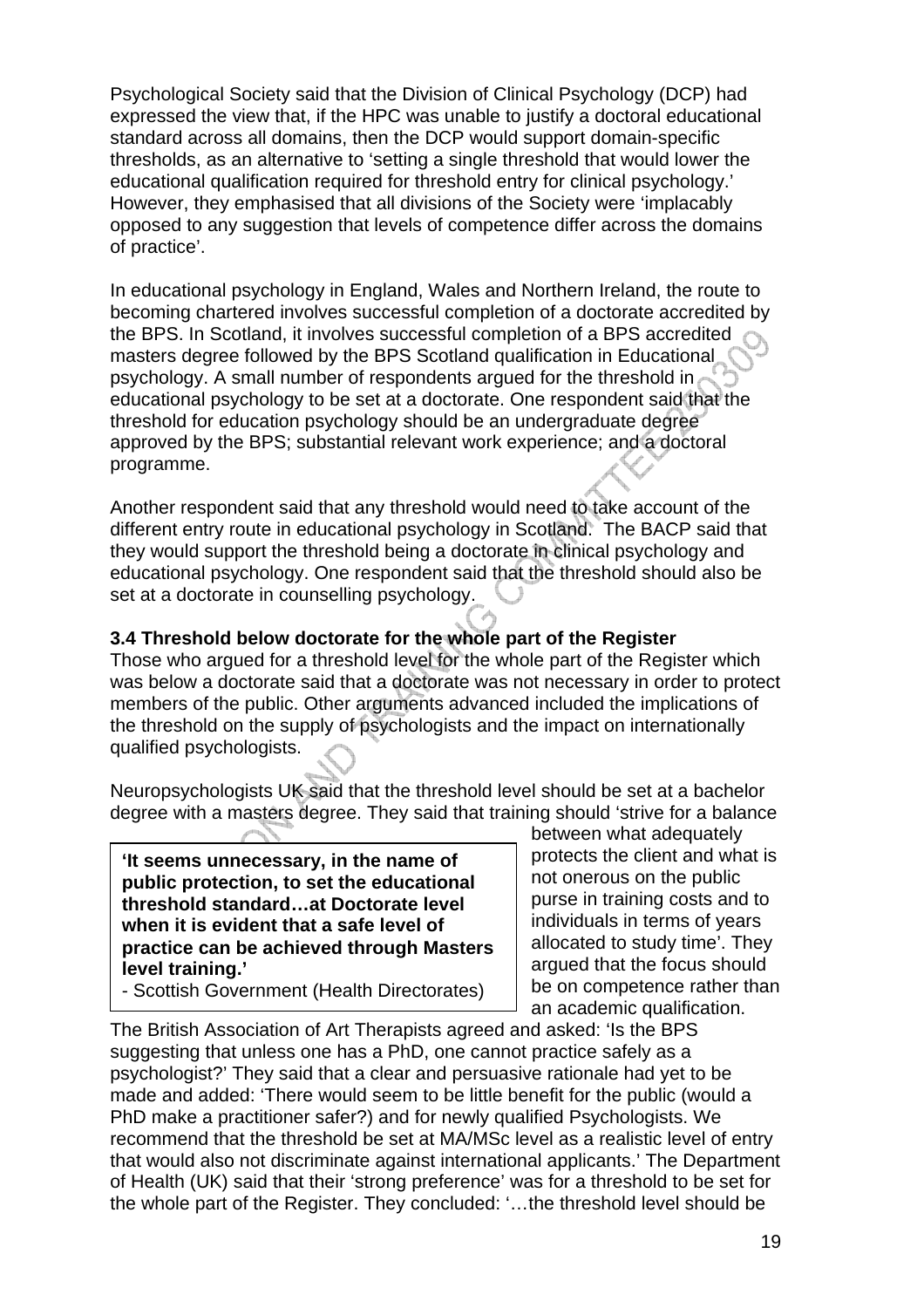competence based; should reflect current education and training across the UK rather than professional aspiration; and should allow for future development in a way that does not restrict current provision.'

One respondent, a health psychologist, expressed concern about the supply of qualified practitioners in psychology. Instead of focusing on the academic level of award, he suggested instead that: 'Humanity, empathy, psychological knowledge, professional skills, lifecycle experience, and an enquiring mind are likely to be more useful that a PhD or D Clin. Psych in the early years of practice.' Concern was expressed that a threshold set at doctorate would unnecessarily restrict the numbers of graduates from undergraduate psychology degrees who wish to use their qualification but are unable to do so. Neuropsychologists UK made similar comments, expressing concern at the length and cost of existing training, concluding: 'If academic qualification is unnecessarily excessive, current psychology graduates will not enter the profession.'

The Scottish Government Health Directorate and NHS Education for Scotland both outlined the situation in Scotland with respect to clinical psychology. In Scotland, there are two grades: clinical psychologist and clinical associate psychologist. Clinical associate psychologists undertake the same work as a clinical psychologist but within a specific, defined area and are trained to masters level. In their response, the Scottish government acknowledged that clinical associates do not have the same breadth of practice as clinical psychologists and said that the level of practice and competencies required by clinical associates are achieved through masters level training. They concluded: 'We do not see a rationale therefore for another level of academic preparation for the same level (if not breadth) of practice.' NHS Education for Scotland also outlined the clinical associate role in Scotland, and said: '…we do not believe safe and effective delivery of psychology services to the public to be contingent on doctoral level training'. However, they also said that the existing route in clinical psychology had 'been at doctoral level for a generation' and as such concluded: 'It would therefore be difficult at this point to set the threshold level…below doctoral level for clinical psychologists.

Two respondents were concerned about the impact of the threshold level upon internationally qualified psychologists, and said that they were worried about how the BPS currently handled applications from those who qualified outside of the UK. One respondent reminded us that many internationally qualified clinical psychologists are currently registered by the BPS having followed the BPS statement of equivalence. They further reminded us: '…international candidates following the two year masters degree route (with additional supervised practice') cannot be required to complete additional academic training according to Directive 2005/36/EC which concerns regulated professionals.' They expressed the view that the threshold should be: 'Masters degree level or equivalent (three years' or equivalent postgraduate education and training in psychological practice.)' The Polish Psychologists Club (PPC) made similar comments, and said that if a doctorate threshold was adopted by the HPC, it might prevent psychologists with a recognised qualification in their country of origin (within the European Economic Area) from practising in the UK. They argued for a masters threshold and said: 'If the entry requirements are set at…D level, society will suffer from the lack of professionals and in the absence of those, the public may turn for help to people with far lower qualifications and professional standards.'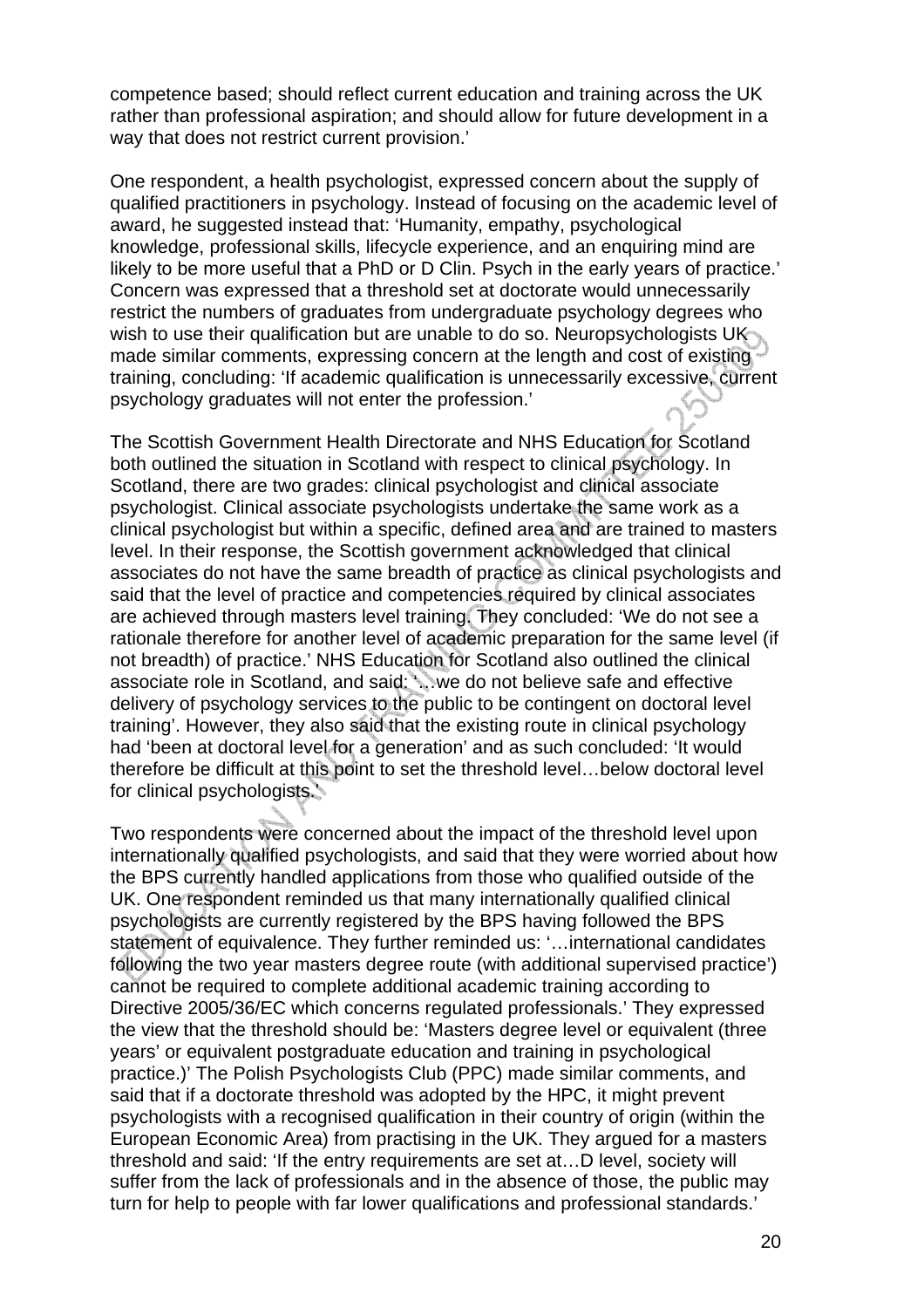# **3.5 Thresholds specific to each domain**

Those who argued for thresholds which were specific to each domain of practice did so with reference to variation in entry routes between the different domains. Consequently, they argued that, at least at this time, it would be difficult to argue for a doctorate/ doctoral level threshold across all the domains.

One respondent said that the current requirements for chartered status were 'not for a doctoral level qualification but three years [postgraduate] education and experience'. This is preceded by three years undergraduate education in

**'I am…definitely of the opinion that the threshold should be set for each specific discipline.'**  - Clinical psychologist

psychology. This was summarised by another respondent as 'three and three'. They concluded that all 'practitioner psychologists'

would be equivalently 'three plus three' but that: '…different divisions of the BPS reach that equivalent 3+3 level through different academic routes.' Another respondent agreed, and said that it would be accurate to say that the profession was entirely at masters level, 'with some sub-disciplines requiring doctorate qualifications at 'entry level'. Respondents who highlighted variation in entry routes, gave examples of domains where doctoral programmes do not exist.

In light of the variation in entry routes, it was argued that a doctoral level threshold across all domains was not possible at this time. The University of East Anglia said, with reference to domains other than clinical psychology: 'In these domains it is hard to see that a doctoral level can be specified as threshold at this time.' Another respondent agreed and added: 'The additional requirements for evidence of safe and effective practice built into the requirements for chartered status are not equivalent to a doctorate qualification. It has been argued that they may be conceptualised or categorised as amounting to doctoral level. I do not agree.' It was further argued that it was not possible to set the threshold across all domains at doctoral level as this would necessitate immediate changes in training. They said that this position would be untenable 'since most Divisions require only a masters-level qualification plus additional training and experience.'

As a consequence, they argued, a threshold across all domains would necessarily mean a reduction in standards in clinical, counselling and educational psychology, domains in which

**'I do consider that the profession is well on its way to becoming a fully doctoral qualification at entry profession and this trend will continue.'** 

- Educational Psychologist

there are doctoral programmes which lead directly to chartered status. Doctoral programmes which lead to chartered status also exist in forensic psychology and health psychology.

UEA said that they believed that setting specific thresholds for specific domains was the appropriate approach. They suggested that the wording 'Masters degree for applied psychology or equivalent (with further training and experience as specified for the specific domain)' would be appropriate for those domains 'where doctoral level is not required in all cases and in all countries'. Another respondent said they supported this approach, with recognition of the different requirements in Scotland for educational psychologists. They said that this approach would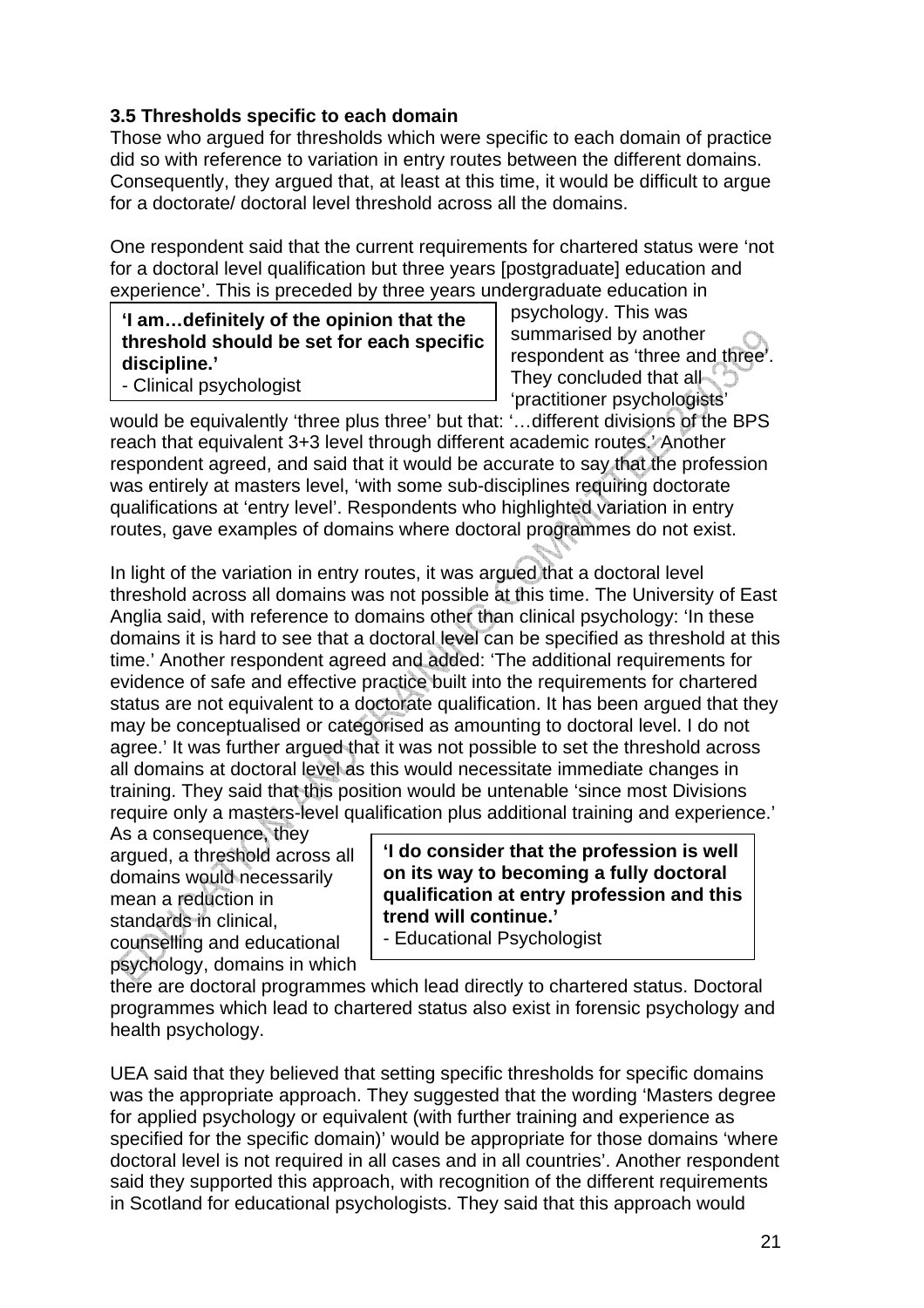more accurately reflect the reality of existing entry routes. The Association of Business Psychologists urged us not to set the threshold at a doctorate level, at least for occupational or business psychologists. Instead, they said that they could point to a number of very able practitioners who have a first degree in a subject other than psychology and experience as a practical manager, who then go on to do a masters degree in occupational psychology, together with gaining professional experience.

The Scottish Government Education Directorate said that they would strongly oppose any move to raise the threshold qualification for educational psychologists to doctorate level. They said this would be unnecessary, would be unlikely to lead to improvements in current practice standards and would create an immediate reduction in graduate output.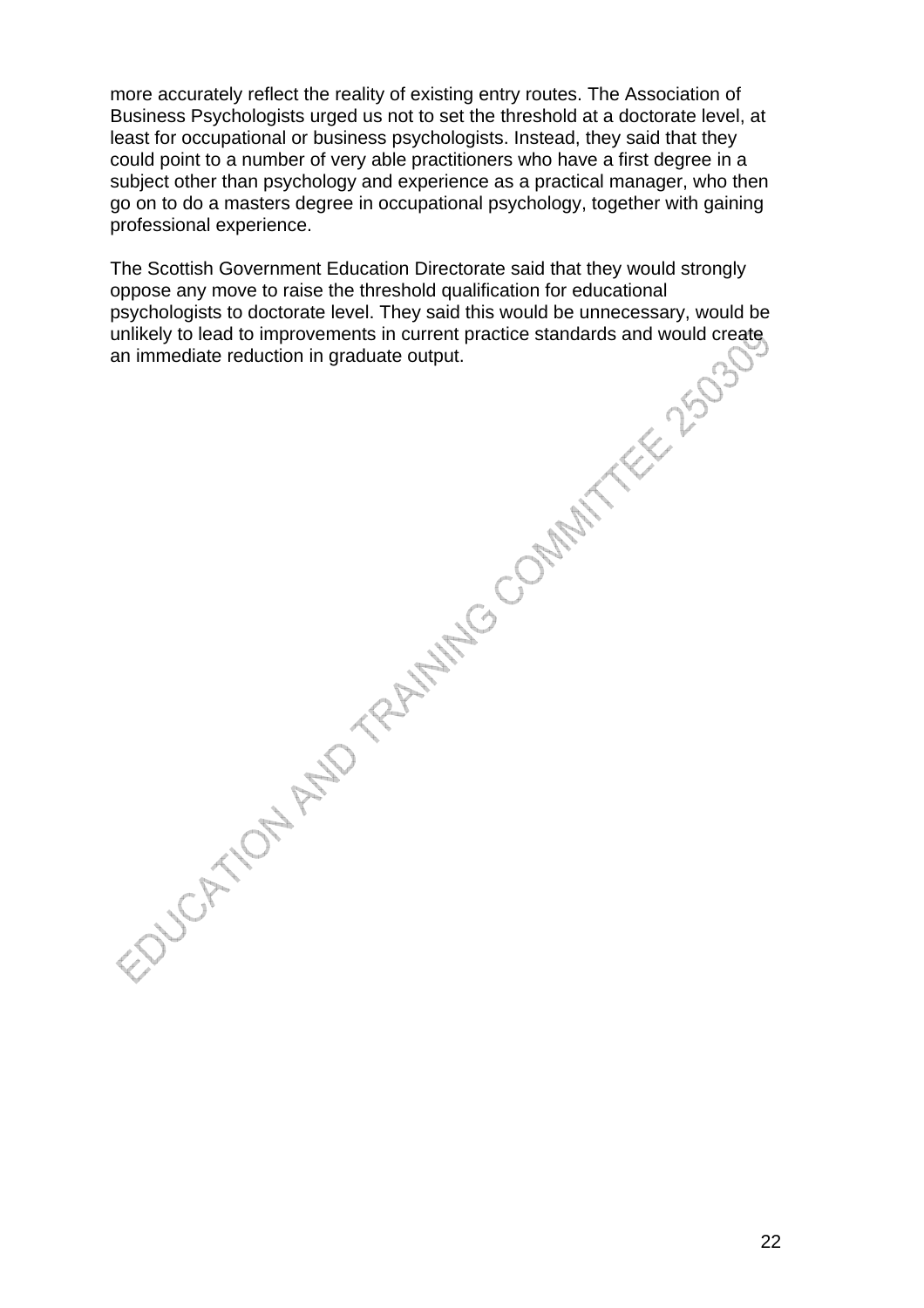# **'Registerable qualifications'**

Reproduced from the consultation response of the British Psychological Society ('the Society')

#### **Routes to Qualification as a Chartered Psychologist in each Domain of Practice (i.e. The 'registerable' qualifications for each Domain).**

# **Clinical Psychology**

1. Professional Doctorate in Clinical Psychology accredited by the Society and provided through an HEI.

2. The Society's Statement of Equivalence in Clinical Psychology.

#### **Counselling Psychology**

1. Professional Doctorate in Counselling Psychology accredited by the Society and provided through a HEI.

2. The Society's Qualification in Counselling Psychology.

# **Educational Psychology (England, Wales and Northern Ireland)**

Professional Doctorate in Educational Psychology accredited by the Society and provided through an HEI.

#### **Educational Psychology (Scotland)**

Society Qualification in Educational Psychology (Scotland), developed in line with existing Society qualifications and anchored at D-level in line with the qualification frameworks' D-level descriptors, currently under development.

#### **Forensic Psychology**

1. Professional Doctorate in Forensic Psychology accredited by the Society and provided through an HEI.

2. Society Qualification in Forensic Psychology.

# **Health Psychology**

1. Professional Doctorate in Health Psychology accredited by the Society and provided through an HEI.

2. Society Qualification in Health Psychology.

# **Occupational Psychology**

.

Society Qualification in Occupational Psychology

# **Sport and Exercise Psychology**

Society Qualification in Sport and Exercise Psychology – first cohort September 2008.

(Sport & Exercise Psychology is a comparatively new domain of practice, first recognised in 2004, and so entry to the Division of Sport and Exercise Psychology – and hence Chartered Status - is currently operating under grandparent arrangements).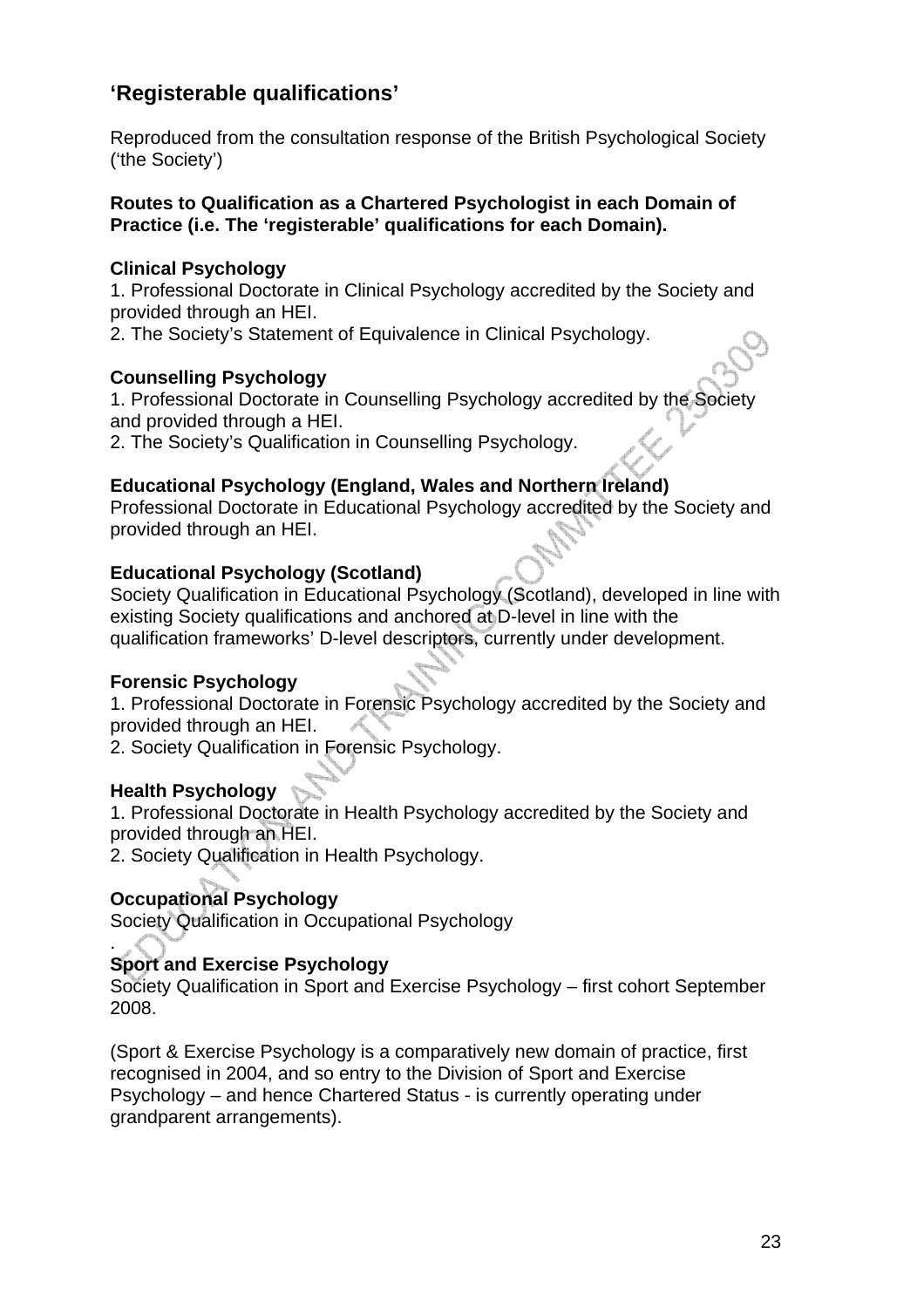#### **List of respondents**

We received 39 responses; 19 from organisations and 20 from individuals.

Association of Business Psychologists Association of Heads of Psychology Departments British Association of Art Therapists British Association of Sport and Exercise Sciences British Psychological Society British Association for Counselling and Psychotherapy Department of Health (UK) Neuropsychologists UK NHS Dumfries and Galloway NHS Education for Scotland NHS Forth Valley NHS Greater Glasgow and Clyde (Psychology Directorate Management Group) NHS Lanarkshire NHS Lothian Picker Institute Polish Psychologists club Scottish Government (Health Directorates, incorporating comments from the Education Directorate) University of East Anglia Wigan MBC Educational Psychology Service

In addition, 15 emails were received in support of the response of the Polish

Psychologists Club.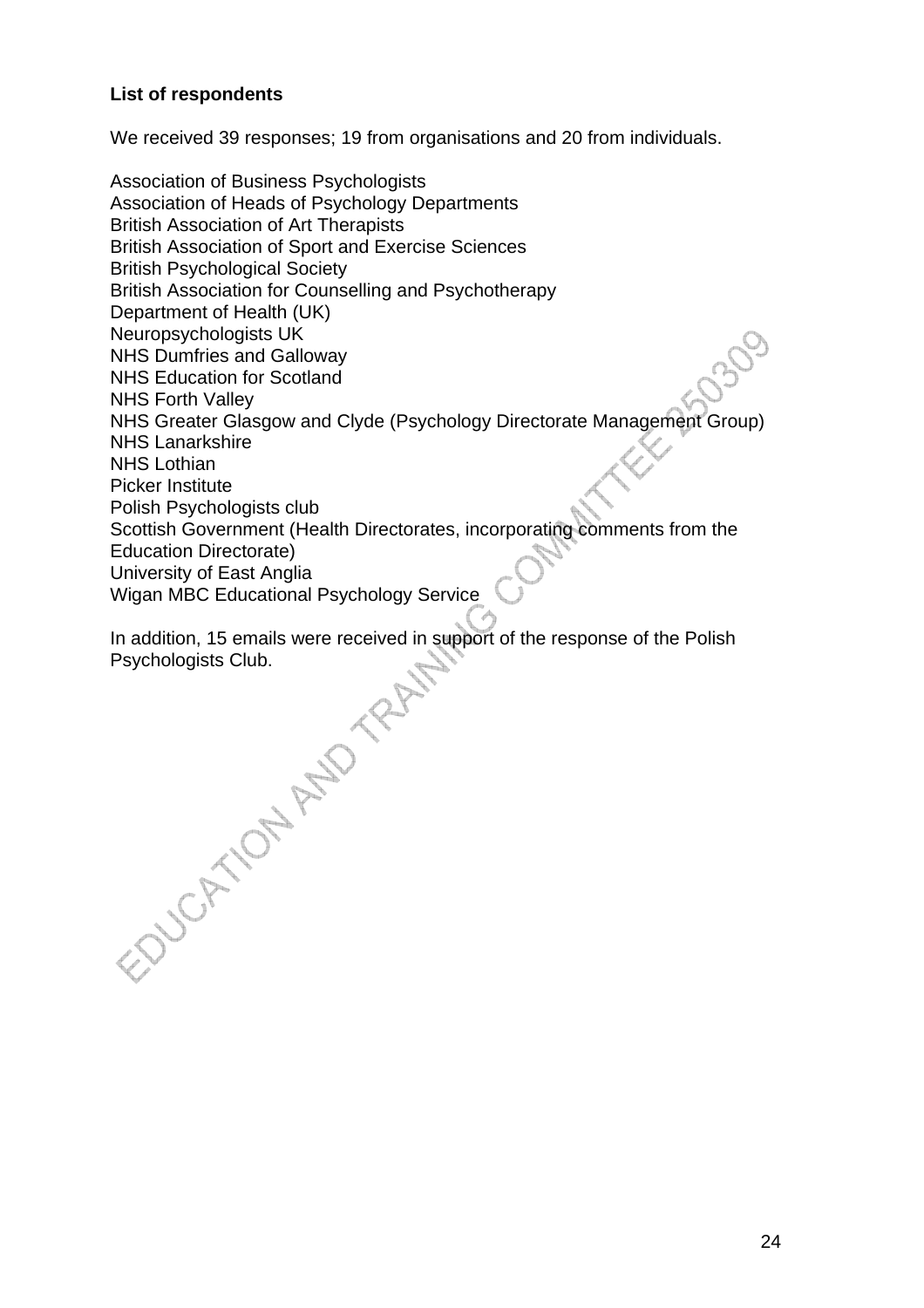#### **Quality Assurance Agency (QQA) Qualification descriptors**

The framework for higher education qualifications in England, Wales and Northern Ireland

#### **Descriptor for a qualification at Certificate (C) level: Certificate of Higher Education**

Certificates of Higher Education are awarded to students who have demonstrated:

- knowledge of the underlying concepts and principles associated with their area(s) of study, and an ability to evaluate and interpret these within the context of that area of study;
- an ability to present, evaluate, and interpret qualitative and quantitative data, to develop lines of argument and make sound judgements in accordance with basic theories and concepts of their subject(s) of study.

- evaluate the appropriateness of different approaches to solving problems related to their area(s) of study and/or work;
- communicate the results of their study/work accurately and reliably, and with structured and coherent arguments;
- undertake further training and develop new skills within a structured and managed environment; and will have:
- qualities and transferable skills necessary for employment requiring the exercise of some personal responsibility.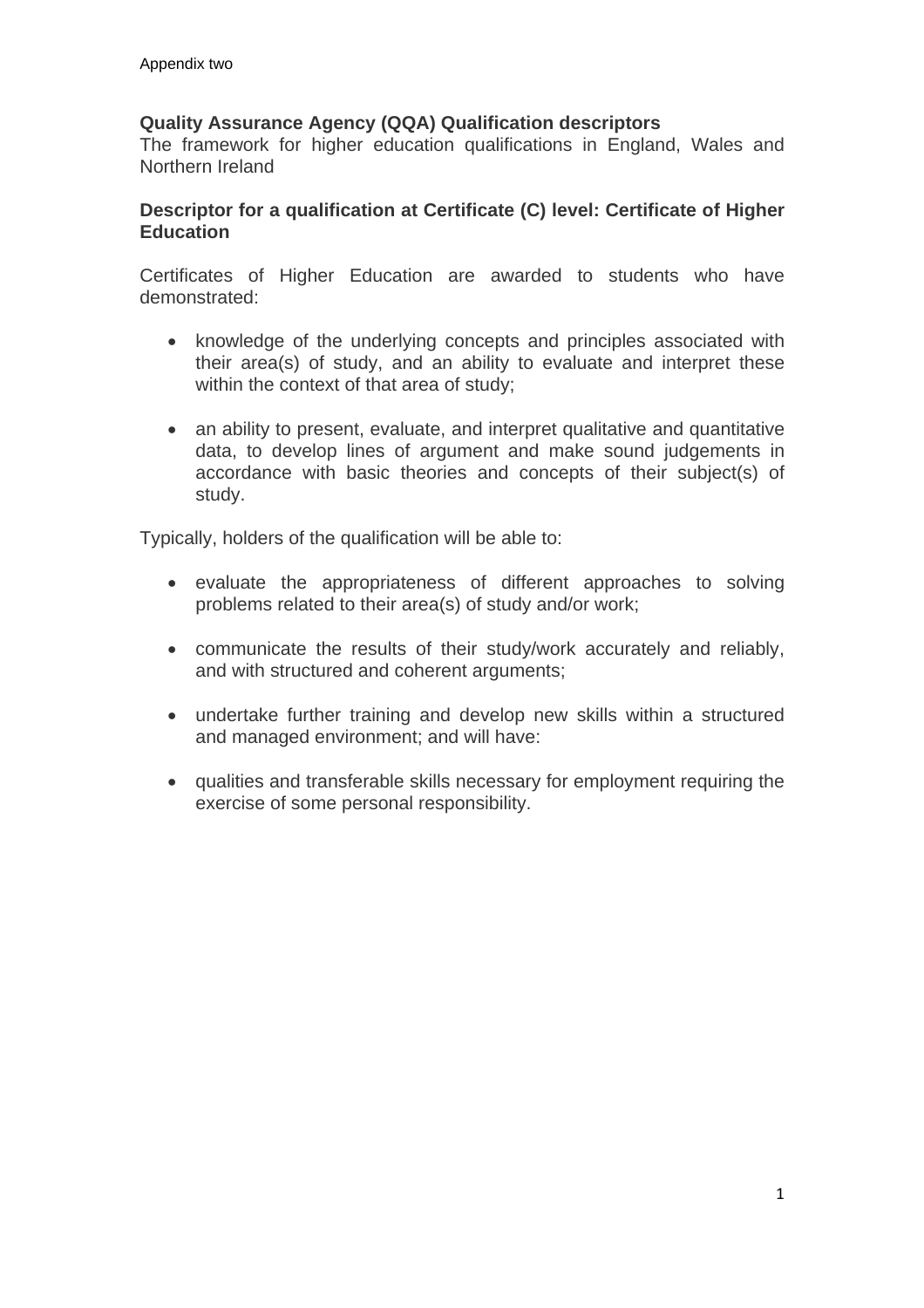# **Descriptor for a qualification at Intermediate (I) level: Degree (non-Honours)**

Non-Honours degrees are awarded to students who have demonstrated:

- knowledge and critical understanding of the well-established principles of their area(s) of study, and of the way in which those principles have developed;
- ability to apply underlying concepts and principles outside the context in which they were first studied, including, where appropriate, the application of those principles in an employment context;
- knowledge of the main methods of enquiry in their subject(s), and ability to evaluate critically the appropriateness of different approaches to solving problems in the field of study;
- an understanding of the limits of their knowledge, and how this influences analyses and interpretations based on that knowledge.

- use a range of established techniques to initiate and undertake critical analysis of information, and to propose solutions to problems arising from that analysis;
- effectively communicate information, arguments, and analysis, in a variety of forms, to specialist and non-specialist audiences, and deploy key techniques of the discipline effectively;
- undertake further training, develop existing skills, and acquire new competences that will enable them to assume significant responsibility within organisations; and will have:
- qualities and transferable skills necessary for employment requiring the exercise of personal responsibility and decision-making.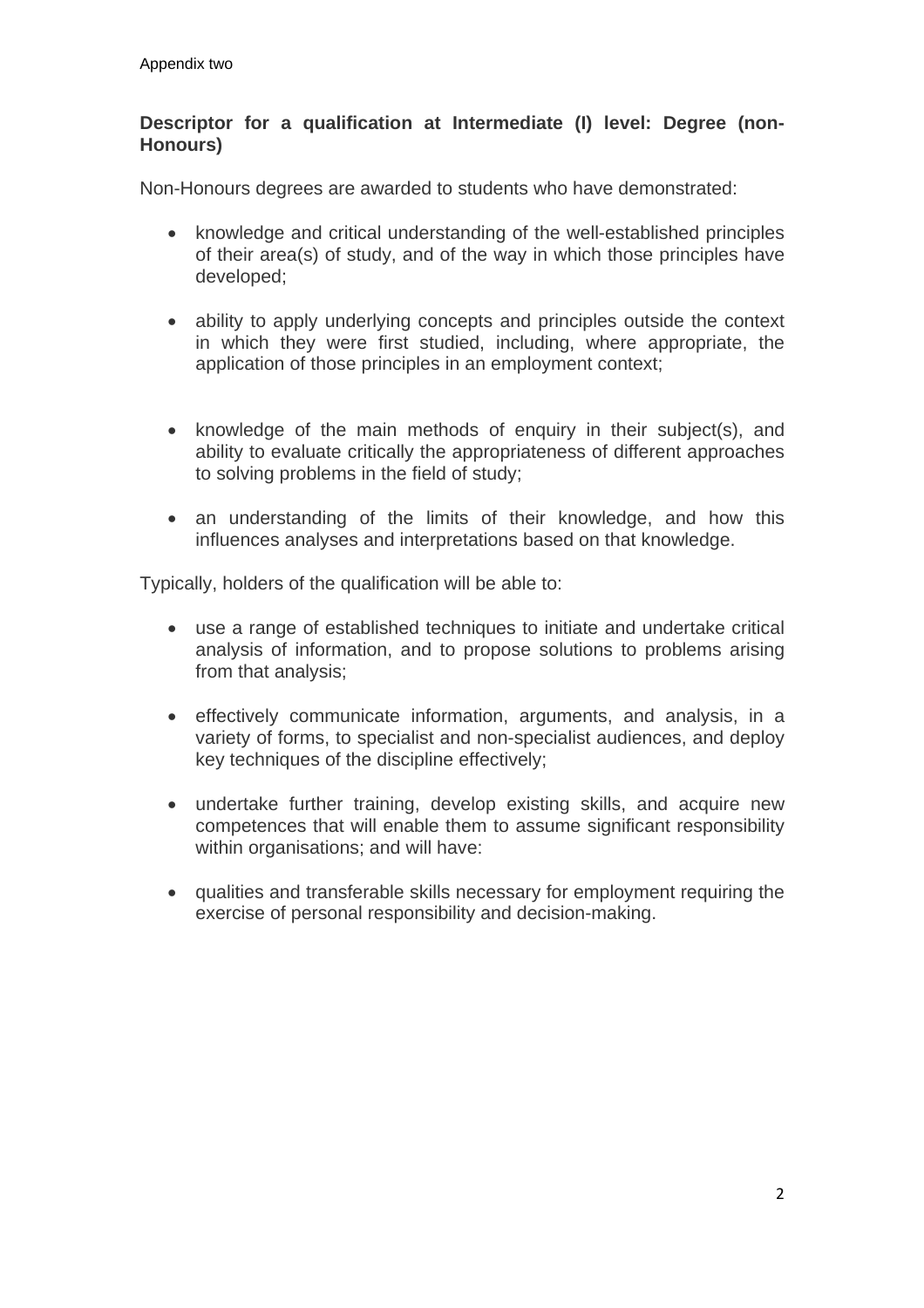#### **Descriptor for a qualification at Honours (H) level: Bachelors degree with Honours**

Honours degrees are awarded to students who have demonstrated:

- a systematic understanding of key aspects of their field of study, including acquisition of coherent and detailed knowledge, at least some of which is at or informed by, the forefront of defined aspects of a discipline;
- an ability to deploy accurately established techniques of analysis and enquiry within a discipline;
- conceptual understanding that enables the student:
	- o to devise and sustain arguments, and/or to solve problems, using ideas and techniques, some of which are at the forefront of a discipline; and
	- o to describe and comment upon particular aspects of current research, or equivalent advanced scholarship, in the discipline;
	- o an appreciation of the uncertainty, ambiguity and limits of knowledge;
	- o the ability to manage their own learning, and to make use of scholarly reviews and primary sources (eg refereed research articles and/or original materials appropriate to the discipline).

- apply the methods and techniques that they have learned to review, consolidate, extend and apply their knowledge and understanding, and to initiate and carry out projects;
- critically evaluate arguments, assumptions, abstract concepts and data (that may be incomplete), to make judgements, and to frame appropriate questions to achieve a solution - or identify a range of solutions - to a problem;
- communicate information, ideas, problems, and solutions to both specialist and non-specialist audiences; and will have:
	- o qualities and transferable skills necessary for employment requiring:
	- o the exercise of initiative and personal responsibility;
	- o decision-making in complex and unpredictable contexts; and
	- o the learning ability needed to undertake appropriate further training of a professional or equivalent nature.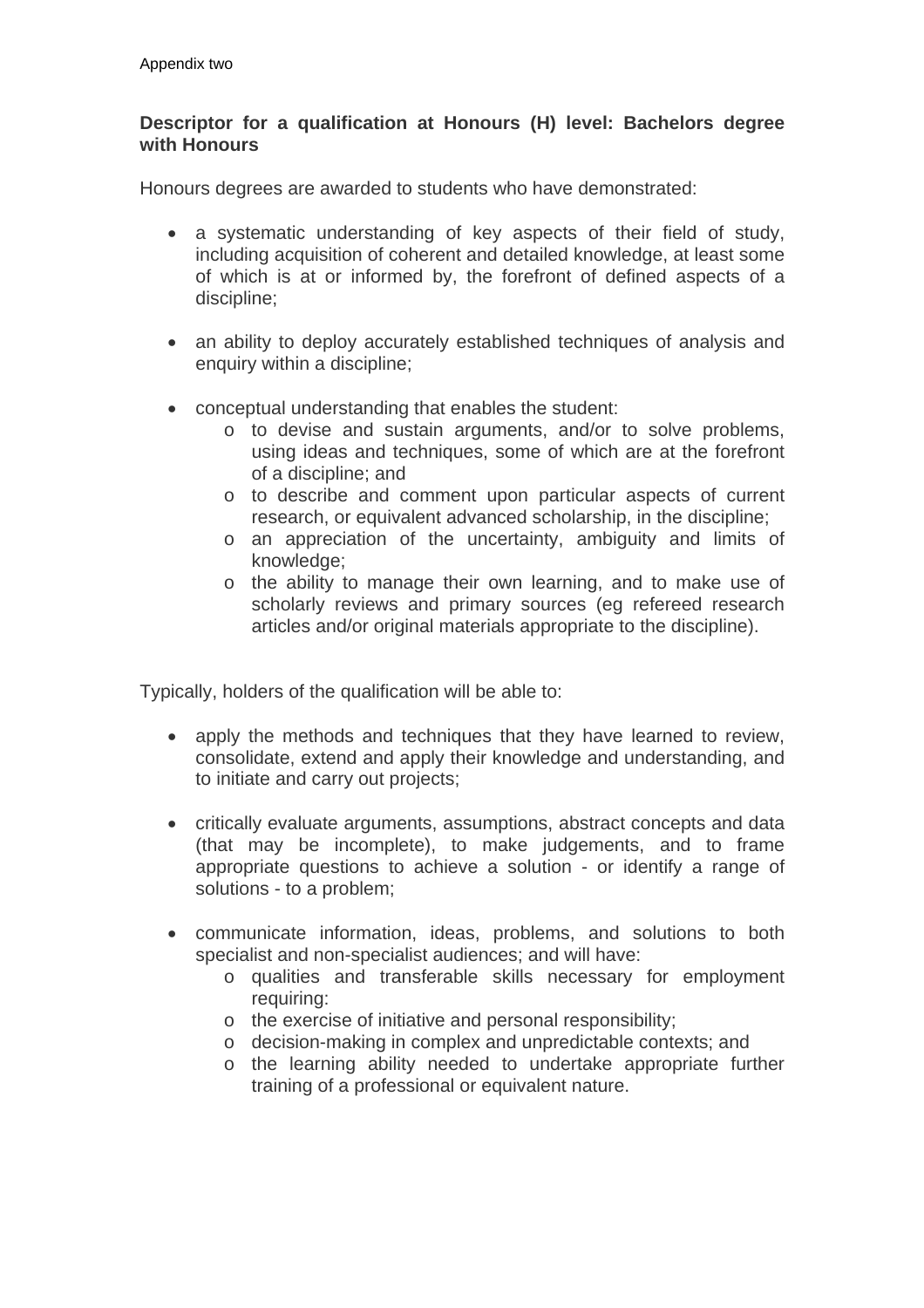# **Descriptor for a qualification at Masters (M) level: Masters degree**

Masters degrees are awarded to students who have demonstrated:

- a systematic understanding of knowledge, and a critical awareness of current problems and/or new insights, much of which is at, or informed by, the forefront of their academic discipline, field of study, or area of professional practice;
- a comprehensive understanding of techniques applicable to their own research or advanced scholarship;
- originality in the application of knowledge, together with a practical understanding of how established techniques of research and enquiry are used to create and interpret knowledge in the discipline;
- conceptual understanding that enables the student:
	- o to evaluate critically current research and advanced scholarship in the discipline;
	- o to evaluate methodologies and develop critiques of them and, where appropriate, to propose new hypotheses.

Typically, holders of the qualification will be able to:

- deal with complex issues both systematically and creatively, make sound judgements in the absence of complete data, and communicate their conclusions clearly to specialist and non-specialist audiences;
- demonstrate self-direction and originality in tackling and solving problems, and act autonomously in planning and implementing tasks at a professional or equivalent level;
- continue to advance their knowledge and understanding, and to develop new skills to a high level;

And holders will have:

- the qualities and transferable skills necessary for employment requiring:
	- o the exercise of initiative and personal responsibility;
	- o decision-making in complex and unpredictable situations;
	- o the independent learning ability required for continuing professional development.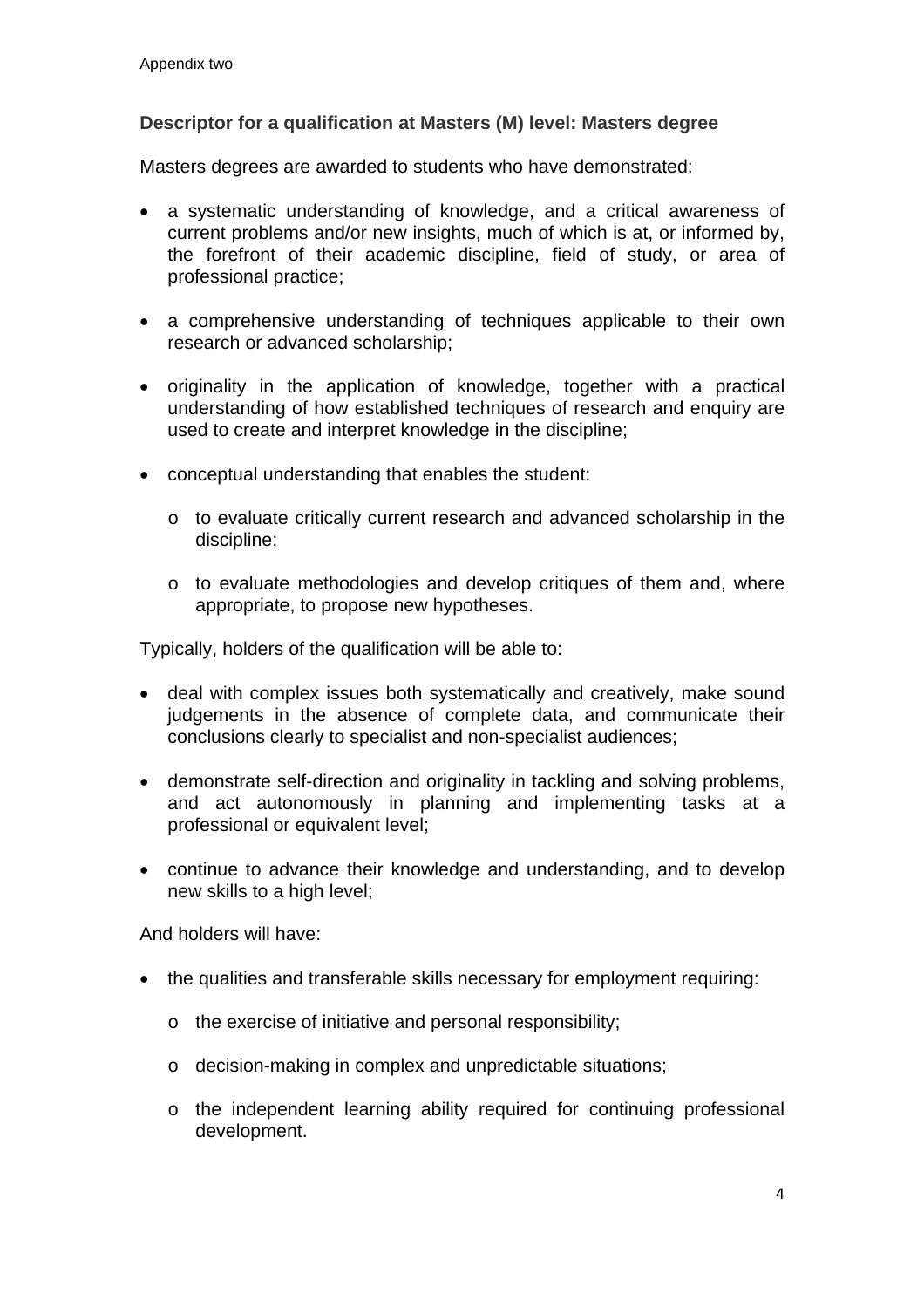# **Descriptor for a qualification at Doctoral (D) level: Doctoral degree**

Doctorates are awarded to students who have demonstrated:

- the creation and interpretation of new knowledge, through original research or other advanced scholarship, of a quality to satisfy peer review, extend the forefront of the discipline, and merit publication;
- a systematic acquisition and understanding of a substantial body of knowledge which is at the forefront of an academic discipline or area of professional practice;
- the general ability to conceptualise, design and implement a project for the generation of new knowledge, applications or understanding at the forefront of the discipline, and to adjust the project design in the light of unforeseen problems;
- a detailed understanding of applicable techniques for research and advanced academic enquiry.

- make informed judgements on complex issues in specialist fields, often in the absence of complete data, and be able to communicate their ideas and conclusions clearly and effectively to specialist and nonspecialist audiences;
- continue to undertake pure and/or applied research and development at an advanced level, contributing substantially to the development of new techniques, ideas, or approaches; and holders will have:
- the qualities and transferable skills necessary for employment requiring the exercise of personal responsibility and largely autonomous initiative in complex and unpredictable situations, in professional or equivalent environments.